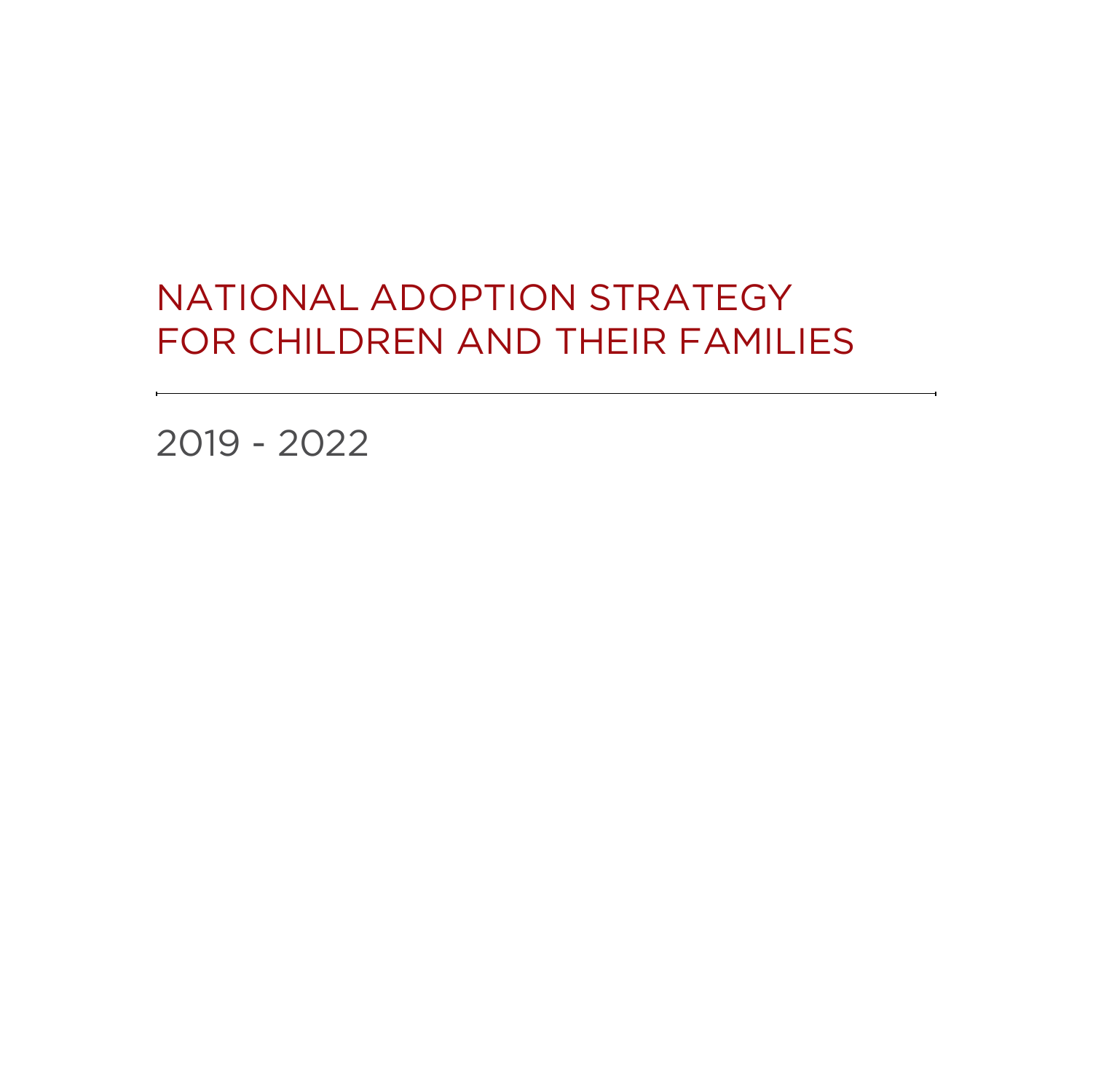"Adoption is a lifelong journey. It means different things to me at different times. Sometimes it is just a part of who I am. Other times it is something I am actively going through."

**Kelly DiBenedetto (2017)**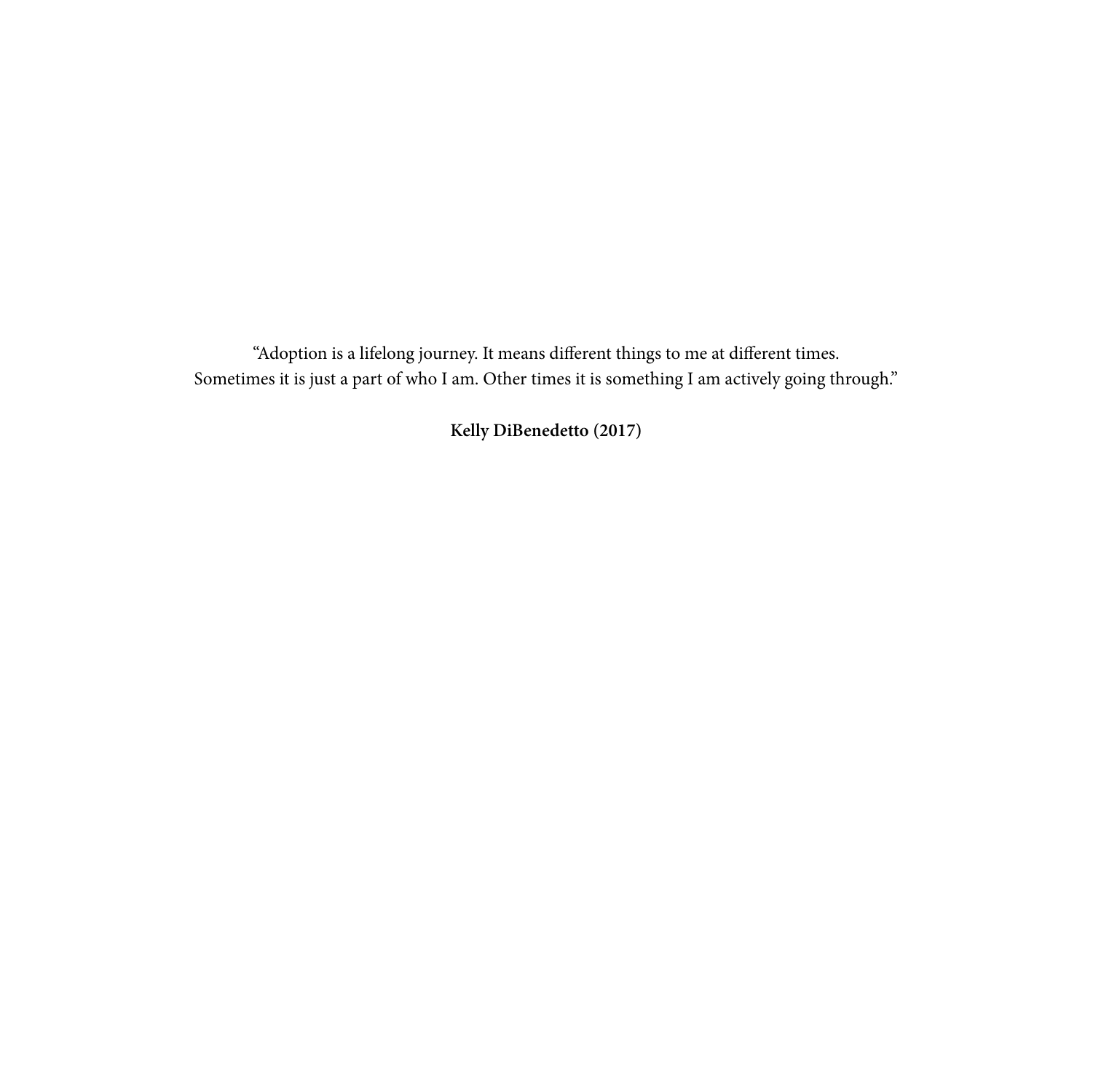

**Matthew Vella**

**Chief Executive Officer** Social Care **STANDARDS AUTHORITY** 

When the Social Care Standards Authority was established last year, we felt the need to create a consultation process with accredited agencies, professionals, and persons in the process of adopting.

This exercise showed this Authority, that the need for more dialogue between all the parties involved was necessary to create a set of clear regulations on how accedited agencies and professionals should operate, as well as the need for a long-term plan on what this country should achieve in the next months and years.

Considering this, the Authority launched a reform which initiated a very important paradigm shift.

Nowadays, we no longer solely discuss the process of adopting, but we also dedicate more attention to the children and their families during and after the adoption phase.

The Authority brought into action a new reform which is based on three pillars. The first pillar is the establishment of a new collaborative platform which acts as a catalyst for further collaboration in this sector, and to simplify processes related to adoptions. The second pillar is the first-time launch of the Social Regulatory Standards aimed at adoption, which are enshrined in a legal notice. These Standards firmly state the importance of the children's opinions, privacy, and their best interest. The new Standards also state that these principles are to be integrated into the day-to-day operations of this sector.

To truly safeguard the children's best interest, prospective parents' aspirations, and the professionals' hard work in this sector, the need for a strategic vision was felt. Therefore, the third pillar upon which this reform in the adoption sector rests is the National Adoption Strategy for Children and their Families (2019-2029).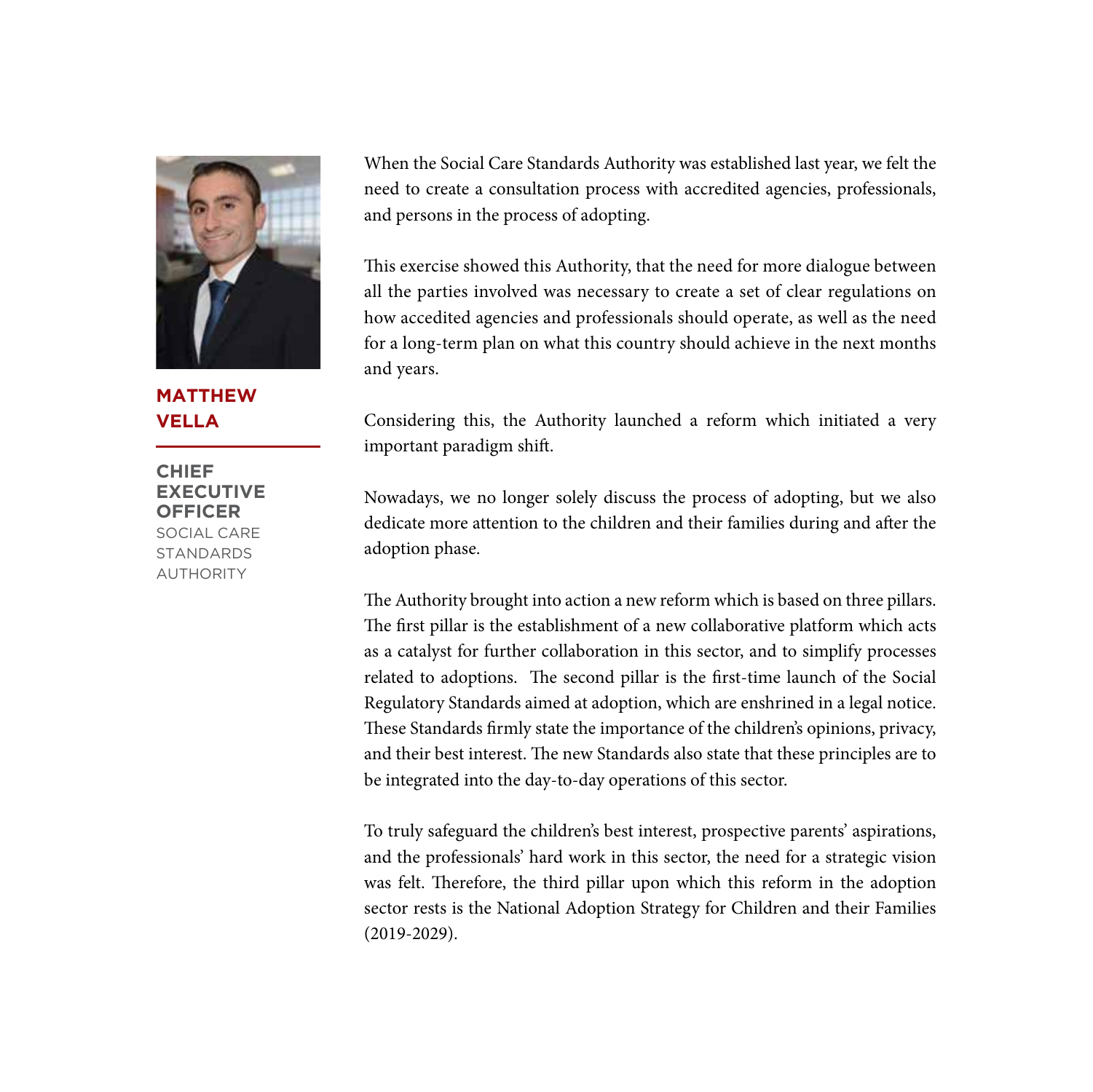Thanks to twenty-five measures, this strategy will be implemented in various sectors, such as local adoptions, post-adoption services, the new reality on the search of origin, continuous development of professionals who work in this sector, and the use of social media in this field.

Other measures which will be addressed during the next three years are the simplification and reduction of bureaucratic processes, new research projects in adoptions, a secure I.T. system, and the consolidation and expansion of relations with new countries from where prospective parents can adopt. In this Strategy, the Authority showcases how these twenty-five measures will come into effect in the next three years, the stakeholders who will be involved, and the logistics of how and when the monitoring and implementation of this Strategy will take place.

At the helm of this Strategy is the simplification of the processes and upholding the different laws and conventions, while the best interest of the children and their families is at the heart of this Strategy.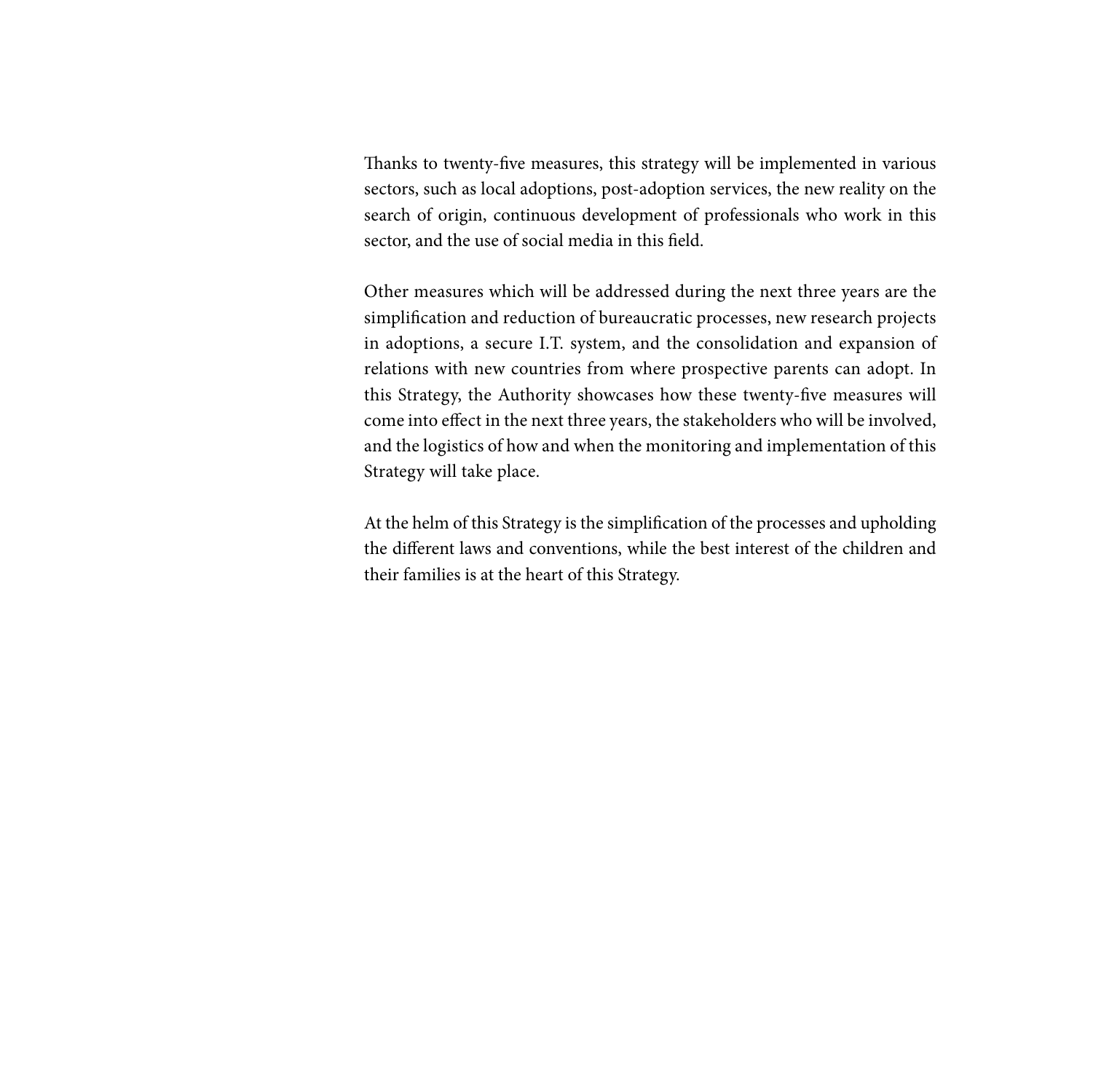

**Michael Falzon**

**Minister** FOR THE FAMILY, CHILDREN'S RIGHTS AND SOCIAL SOLIDARITY

The year 2019 will forever be remembered for the positive progress and strong economic rhythm our country sustained; a situation which facilitated a bigger budget for social welfare in our country. While as a Government we continued to help those most in need, we also looked towards strengthening various strategies, primarily the Adoption Strategy.

In the last months we saw strong and brave commitment from the Social Care Standards Authority, who in fact launched the National Adoption Strategy for public consultation for the next three years. This was done mainly, but not only, to ensure the active participation of the children involved in the adoption procedure and to make sure that their opinions are heard.

Such a vital step assures continuity between the initial adoption process and the child's new life with their adoptive family.

We also witnessed the first National Adoption Conference, during which we saw the active participation of persons who were adopted together with their new families, amongst other things. We could better understand the challenges and the way forward in this sensitive sector. We listened and took note of what was said; as a result, the Government will put forward a proposal for a change in the law to automatically give adopted children Maltese citizenship.

At the same time as this change, we increased the number of measures related to the Minor Protection (Alternative Care) Act to increase the number adoptions of Maltese children.

We need to go further than simply surpassing the record number of adoptions of children from outside our shores, as we did in 2018. This Government will continue to provide support to everyone who needs it with sensitivity and commitment, as we continue to strengthen other processes, including that of adoptions.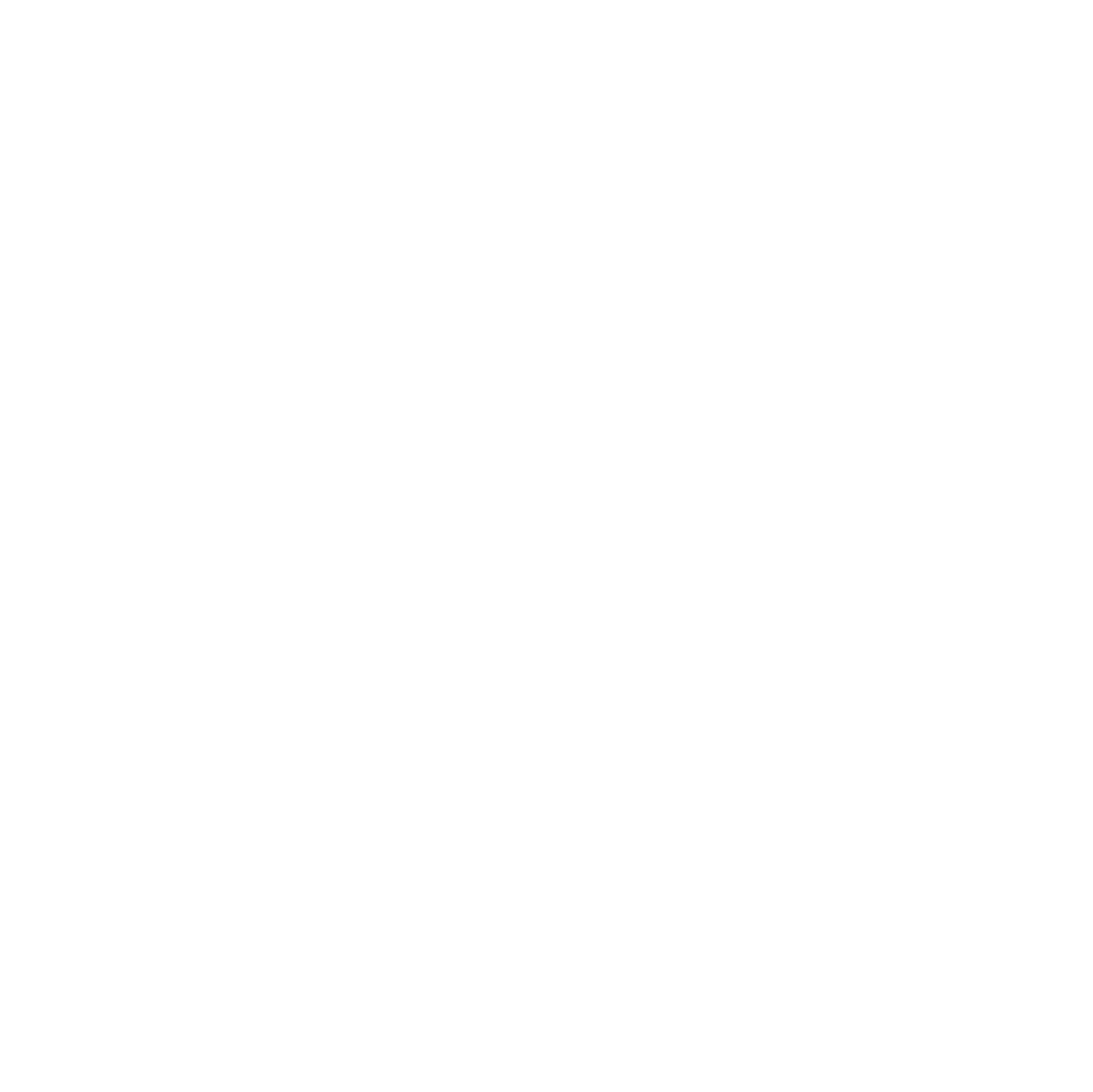# TABLE OF CONTENTS

| Principles on which this National Adoption Strategy for Children and their Families is based on  11 |
|-----------------------------------------------------------------------------------------------------|
|                                                                                                     |
|                                                                                                     |
|                                                                                                     |
|                                                                                                     |
|                                                                                                     |
|                                                                                                     |
| Priority Area 2: Promoting Professional Development of Adoption Agencies & Staff 23                 |
|                                                                                                     |
|                                                                                                     |
|                                                                                                     |
|                                                                                                     |
|                                                                                                     |
|                                                                                                     |
|                                                                                                     |
|                                                                                                     |
|                                                                                                     |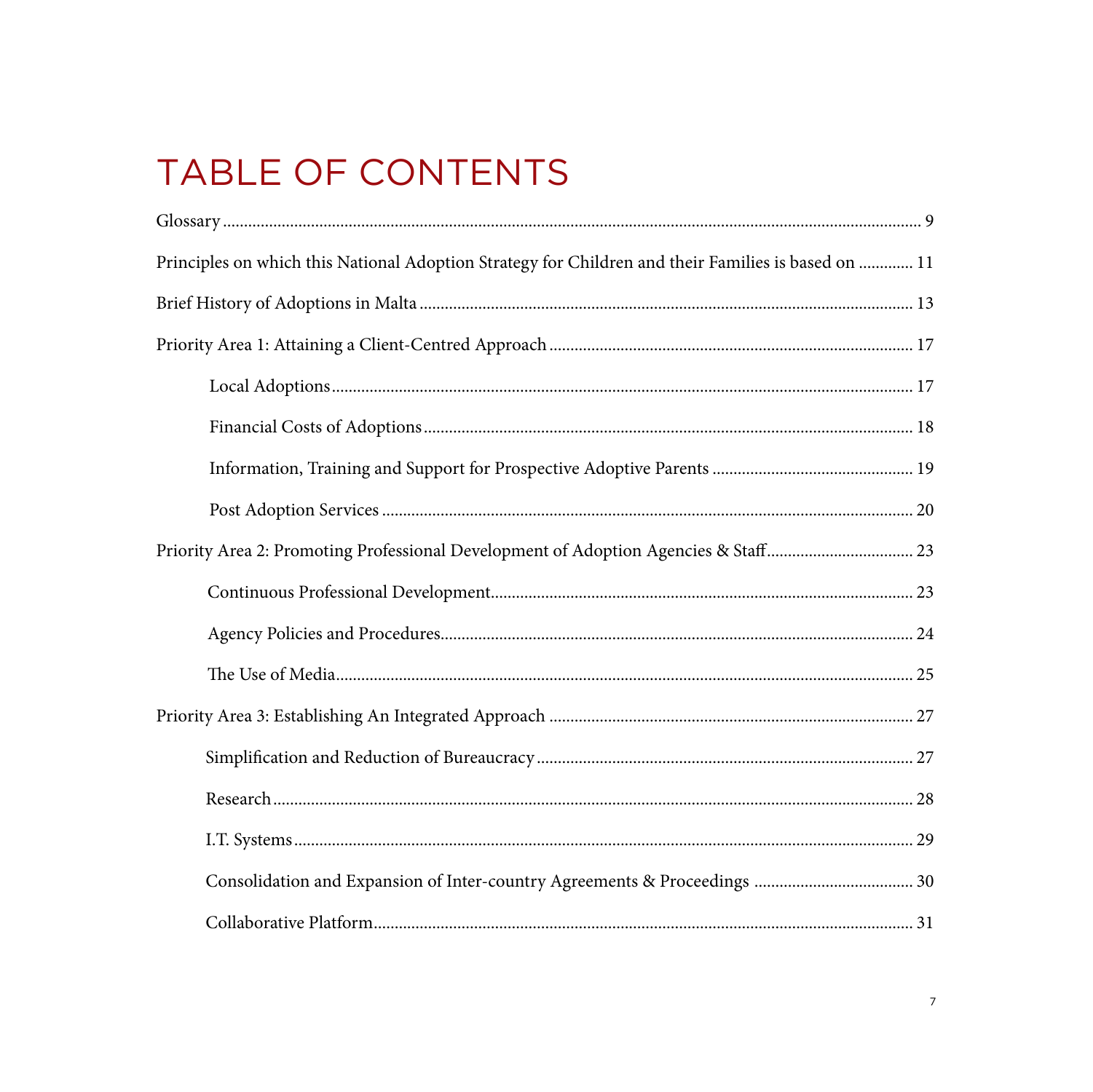| Impact on Priority Area 2: Professional Development of Adoption Agencies and Staff 38 |  |
|---------------------------------------------------------------------------------------|--|
|                                                                                       |  |
|                                                                                       |  |
|                                                                                       |  |
|                                                                                       |  |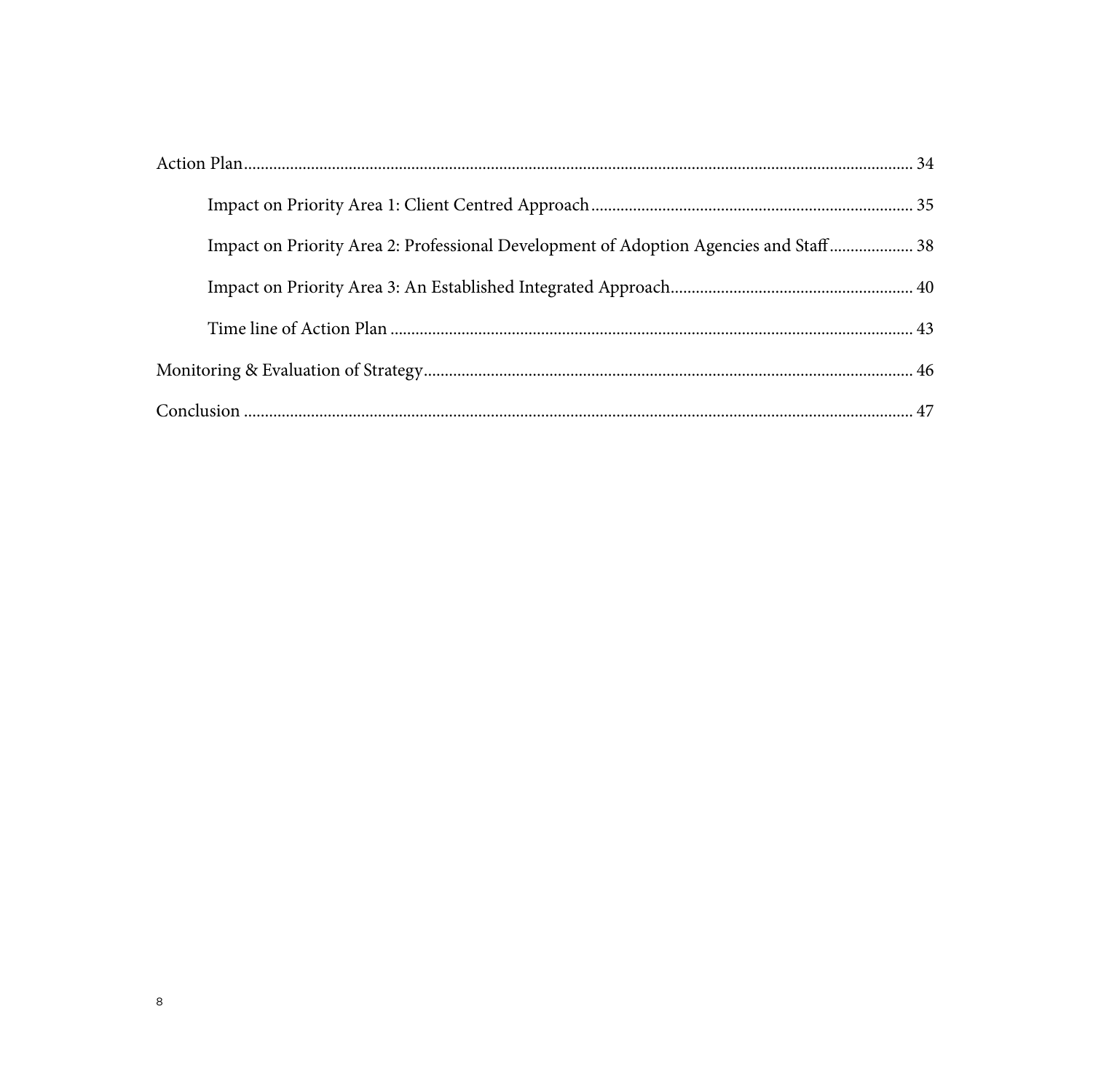# **GLOSSARY**

| "Adoptees"         | means a person or persons who were adopted before they reached the age of<br>eighteen.                                                                                                                                                                                                                                            |
|--------------------|-----------------------------------------------------------------------------------------------------------------------------------------------------------------------------------------------------------------------------------------------------------------------------------------------------------------------------------|
| "Adoption"         | as defined within the Adoption Administration Act (Cap. 495)" means a local<br>or an inter-country adoption made in accordance with the provisions of the<br>Civil Code (Cap. 16), the provisions of this Act (Cap. 495) and any regulations<br>made thereunder.                                                                  |
| "Adoption agency"  | as defined within the Adoption Administration Act (Cap. 495)" means an<br>organisation which is accredited by the Central Authority, in accordance with<br>The 1993 Hague Convention on the Protection of Children and Co-operation<br>in respect of Inter-country Adoption, to carry out local and/or inter-country<br>adoption. |
| "Adoption Board"   | means the board established by virtue of Article 3 of the Adoption<br>Administration Act (Cap. 495).                                                                                                                                                                                                                              |
| "Adoptive parents" | means a person or persons who adopted children.                                                                                                                                                                                                                                                                                   |
| "Birth family"     | means a person or persons who are part of the children's natural family.                                                                                                                                                                                                                                                          |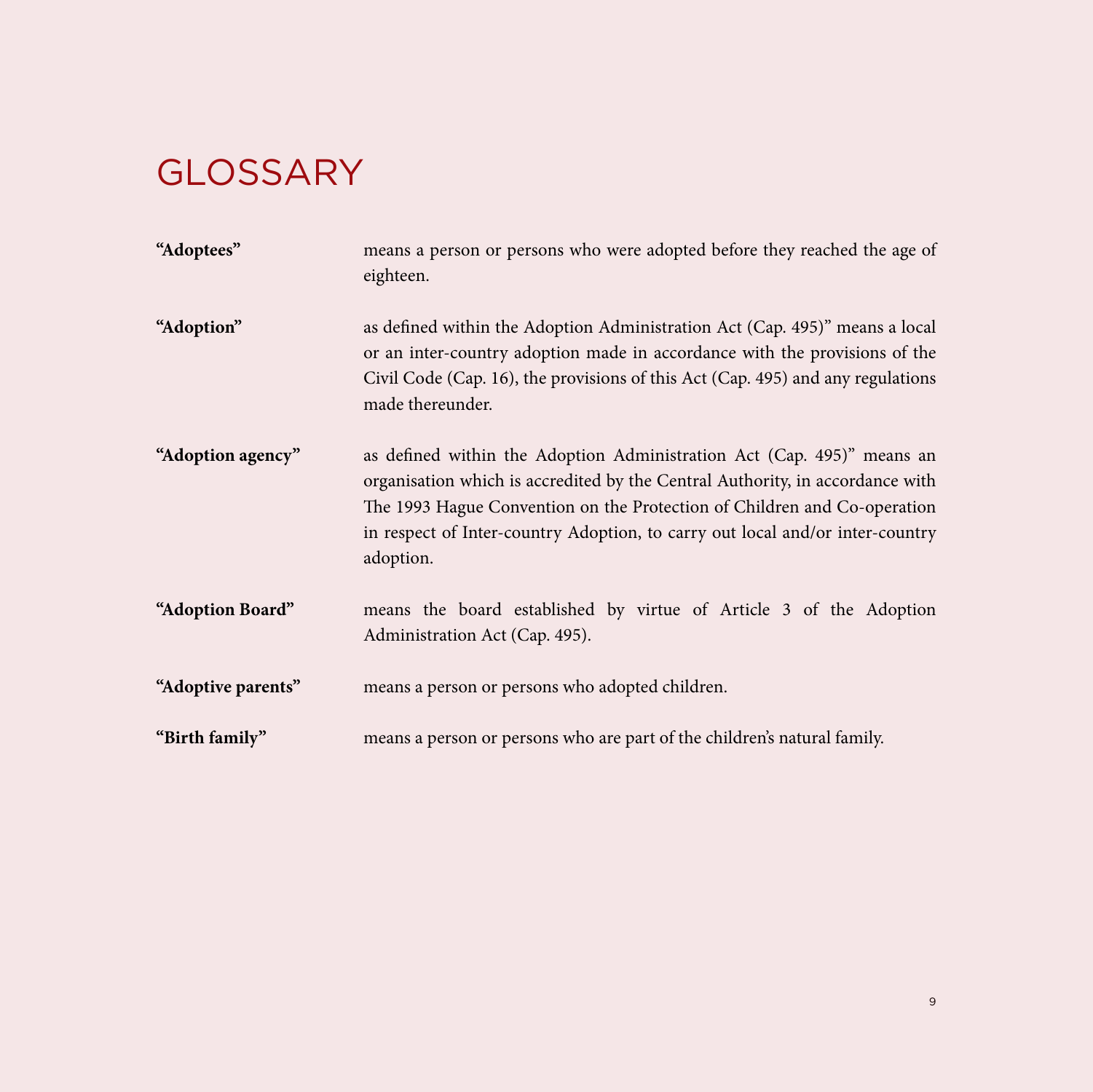| "Inter-country adoption"                    | as defined by the Adoption Administration Act (Cap. 495) means an adoption<br>effected in accordance with the provisions of the Civil Code (Cap. 16) relating<br>to adoption, the provisions of this Act and the law of a foreign country:<br>1. in accordance with the 1993 Hague Convention or any other International<br>Treaty to which Malta is a State party; or<br>2. in Malta, in respect of a child not habitually resident in Malta, or in favour<br>of any person not habitually resident in Malta. |
|---------------------------------------------|----------------------------------------------------------------------------------------------------------------------------------------------------------------------------------------------------------------------------------------------------------------------------------------------------------------------------------------------------------------------------------------------------------------------------------------------------------------------------------------------------------------|
| "Local adoption"                            | means an adoption that involves adoptive parents and children that at the time<br>of adoption are habitually resident in Malta.                                                                                                                                                                                                                                                                                                                                                                                |
| "Prospective<br>adoptive parents"           | means a person or persons that have been approved by the Adoption Board as<br>eligible and suitable to adopt children.                                                                                                                                                                                                                                                                                                                                                                                         |
| "Search of origin"                          | means the search carried out following a request by the adopted persons to the<br>adoption agency, for information regarding the adopted persons' origin and<br>their birth family.                                                                                                                                                                                                                                                                                                                            |
| "Social Care<br><b>Standards Authority"</b> | as established by virtue of Article 5 of the Social Care Standards Authority Act<br>(Cap. 582), also referred to as 'the Authority' or 'SCSA'.                                                                                                                                                                                                                                                                                                                                                                 |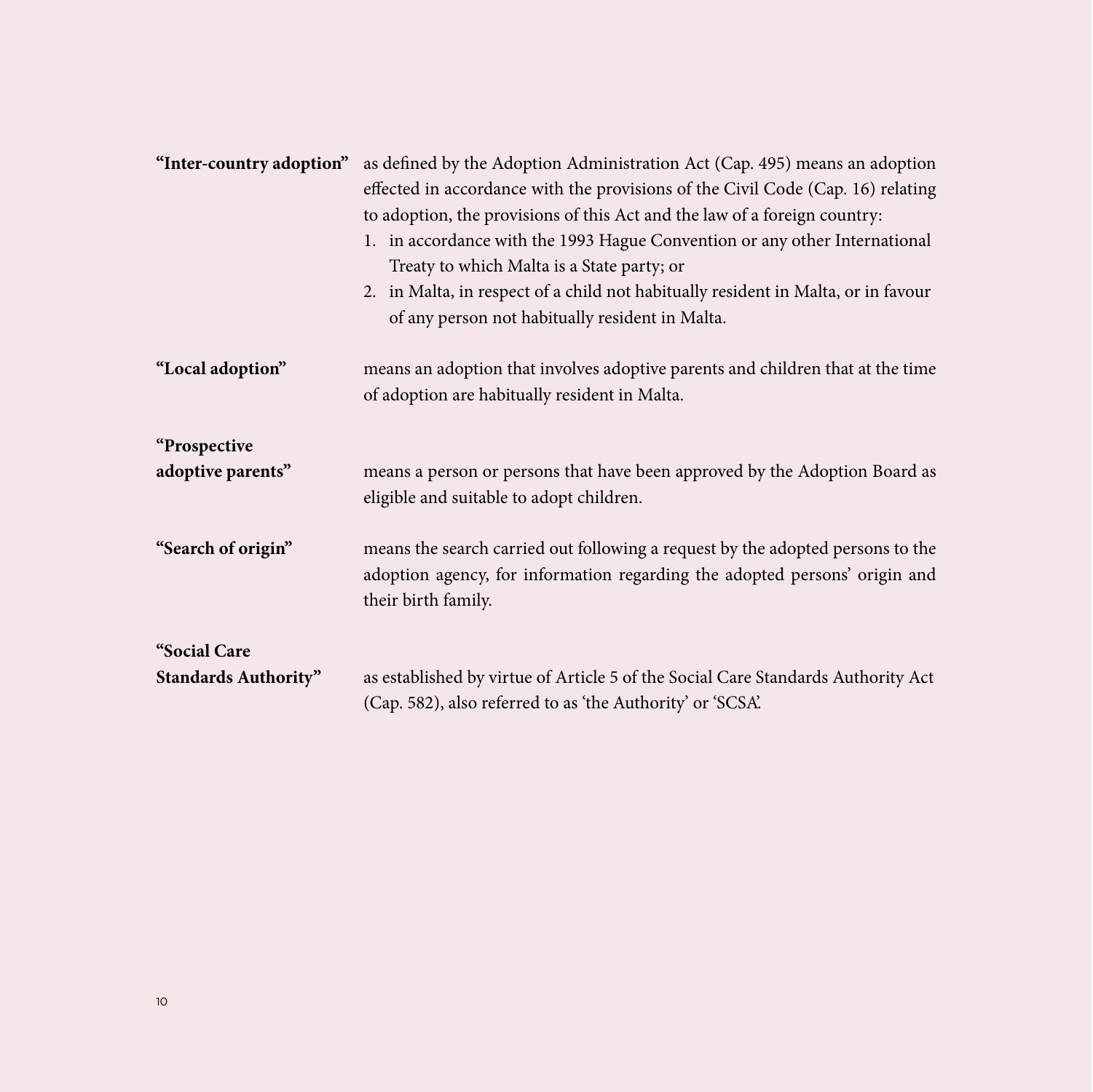## Principles on which this National Adoption Strategy for Children and their Families is based on

This National Adoption Strategy for Children and their Families is based on principles derived from the 1989 United Nations Convention on the Rights of the Child and the 1993 Hague Convention on the Protection of Children and Co-operation in Respect of Inter-country Adoption.

## **Best Interest of the Child**

Article 20 and 21 of the 1989 United Nations Convention on the Rights of the Child identifies adoption as one of a range of options for the alternative care of children who find themselves unable to live with their birth families. When it is deemed that adoption is the most appropriate measure in upholding a child's right to live in a family environment as well as upholding other rights of the child, the adoption proceedings should progress steadily without undue delay.

#### **Children's Opinion**

Article 12 of the 1989 United Nations Convention on the Rights of the Child stipulates that children and youths have the right to express their opinion in respect of issues affecting them. Therefore, after taking into consideration their age and level of understanding the children's opinions and wishes should be sought throughout the adoption proceedings.

#### **Privacy**

Children have the right to be safeguarded from physical and psychological harm as well as having their private affairs respected and not interfered with or in any way embarrassed. Information about children should only be collected and retained insofar as is necessary to complete the adoption of such children.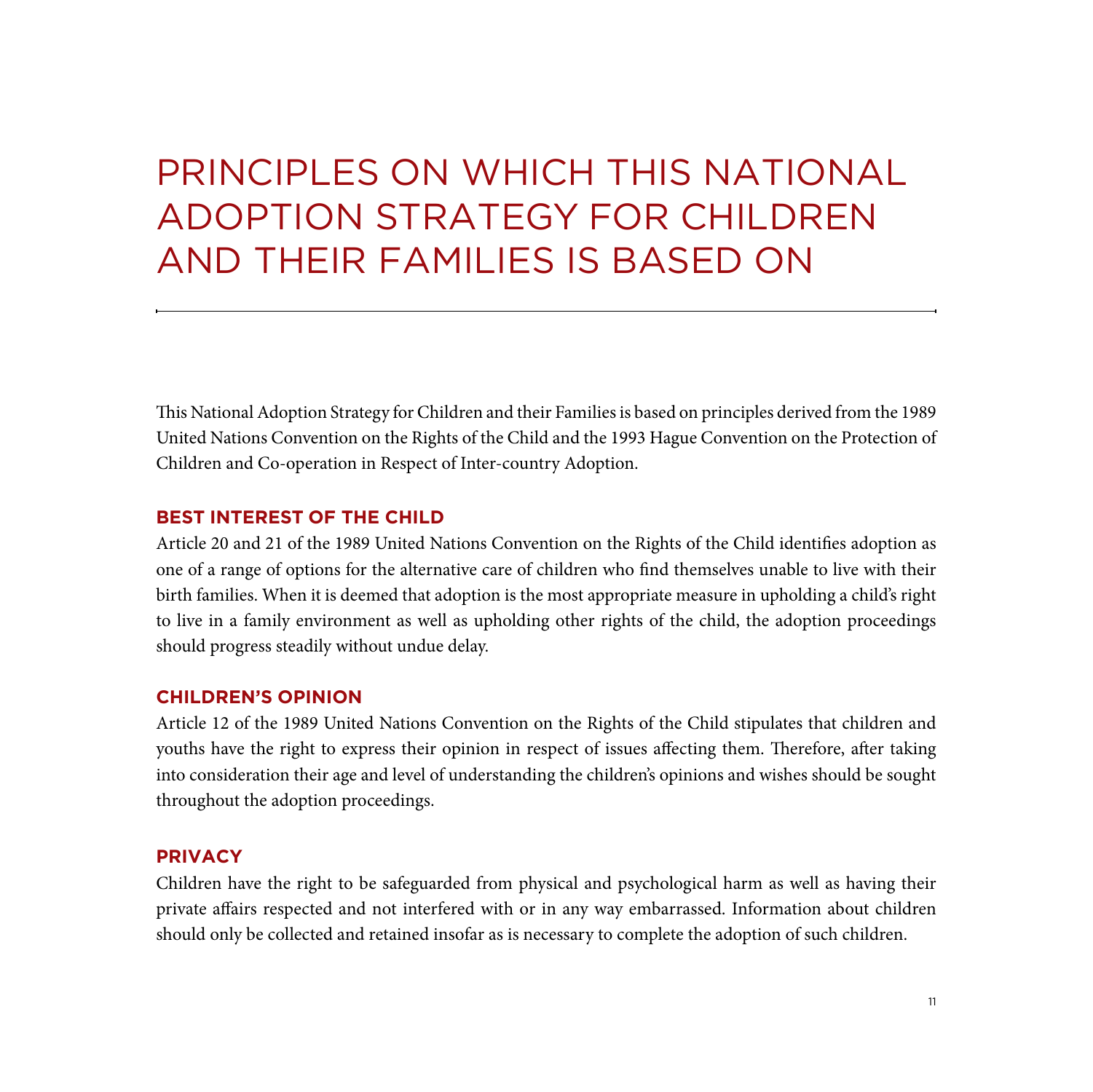### **Permanency, Emotional Stability and Fulfillment of Potential**

Children have the right to grow up in a family that provides them with emotional stability and helps them develop their potential. When it is detrimental for children to continue to live within their birth family, adoption is one of the options that may be considered in their best interest.

#### **Equality, Individuality and Diversity**

Children have the right to live without discrimination of any kind irrespective of their race, colour, sex, age, gender identity, sexual orientation, genetic features, health status, language, religion, opinion, national, ethnic or social origin, disability, birth or other status. They should be respected and treated as individuals on an equal footing with others and have an adult to look after them in an environment free from bullying, harassment and discrimination.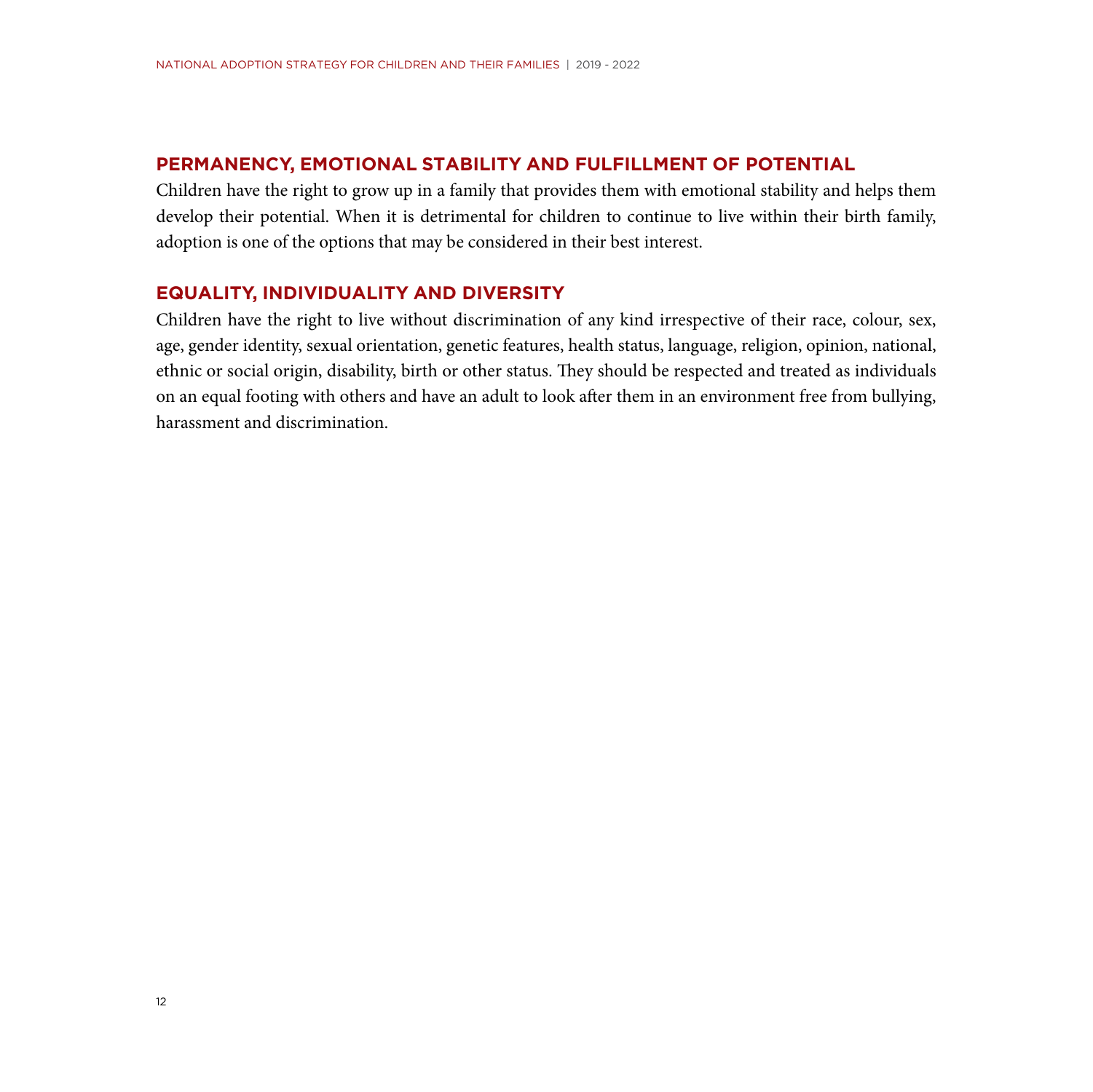## Brief History of Adoptions in Malta

As far back as the late 1950's, local adoptions were taking place through the Church. In fact, the Church set up the Malta Catholic Adoption Society to raise awareness of the need for a new law, which was passed in 1962, and formulate a professional adoption policy. In time the State started coordinating the provision of adoption services. In 1990, the Adoption and Fostering Unit within the Department of Family Welfare started providing adoption services. In 2005 Malta ratified the Hague Convention on the Protection of Children and Co-operation in Respect of Inter-country Adoptions and in 2008 the Adoption Administration Act came into effect. Between the years of 1991 to 2001, 146 local children were adopted by Maltese persons.

Inter-country adoptions are by no means a recent phenomenon. The phenomenon became widespread after World War II. Even more recently than that, in the 1980s, war, political turmoil, natural disasters and poverty has meant that a steady number of children from developing countries were adopted by developed countries. The 1990s were characterised by inter-country adoptions from eastern European countries, in particular Romania, where media coverage of Romanian children living in large residential institutions provoked a range of reactions in many Western countries, including Malta. 386 children were adopted by Maltese persons from Romania between the years 1991 to 2001.

The 1993 Hague Convention on the Protection of Children and Co-operation in Respect of Inter-country Adoptions was designed to facilitate the inter-country adoptions process, by establishing a legal framework that would maximise the potential for co-operation among different countries and reduce irrational barriers to the placement of children across borders, reduce the risk of sale, abduction and trafficking and to oversee that inter-country adoptions are carried out in the best interest of the child to be adopted.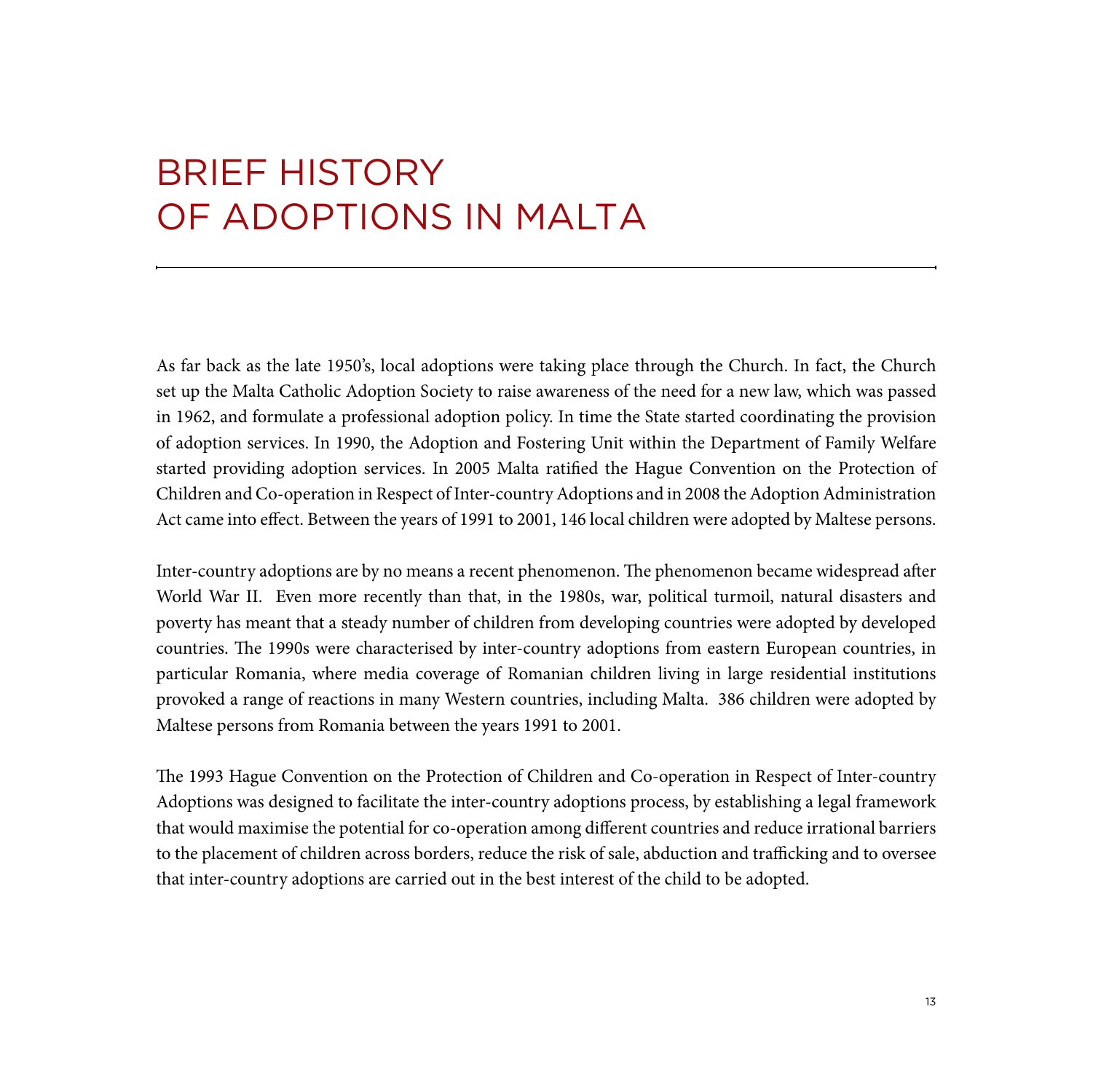This Convention creates:

- • Formal international networking between States;
- Provides children with a secure alternative placement outside their family of origin;
- • Through the role of Central Authorities establishes co-operation, reliable information and assistance between Member States; and
- • Recognition of adoptions decree in one signatory State are accepted by all States party.

Chronology events /changes happening in the Maltese adoption context:

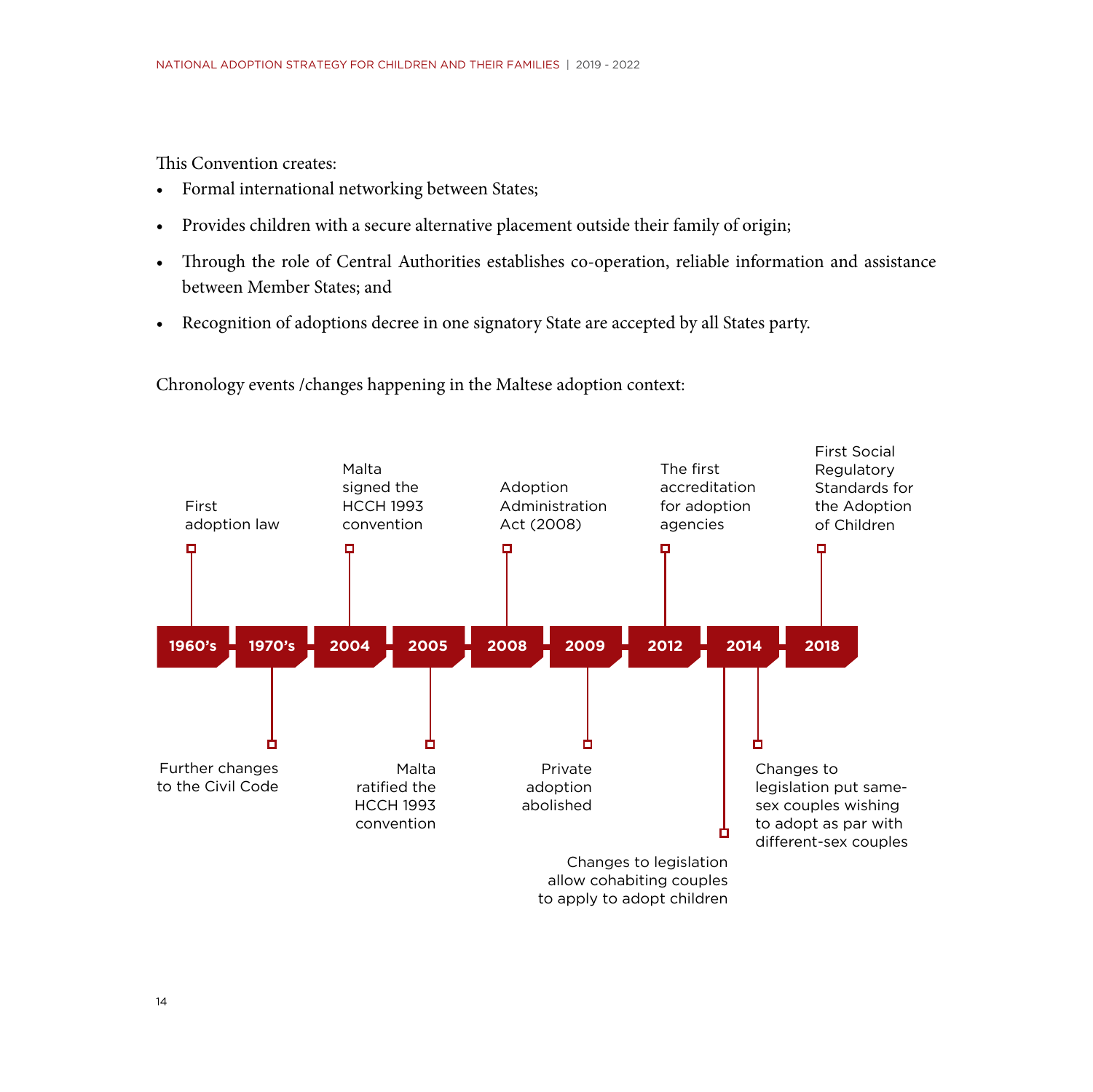## The Three Priority Areas of the National Adoption Strategy for Children and their Families

**PRIORITY AREA 1:** Attaining a Client-Centred Approach

PRIORITY AREA 2: Promoting Professional Development of Adoption Agencies & Staff

PRIORITY AREA 3: Establishing An Integrated Approach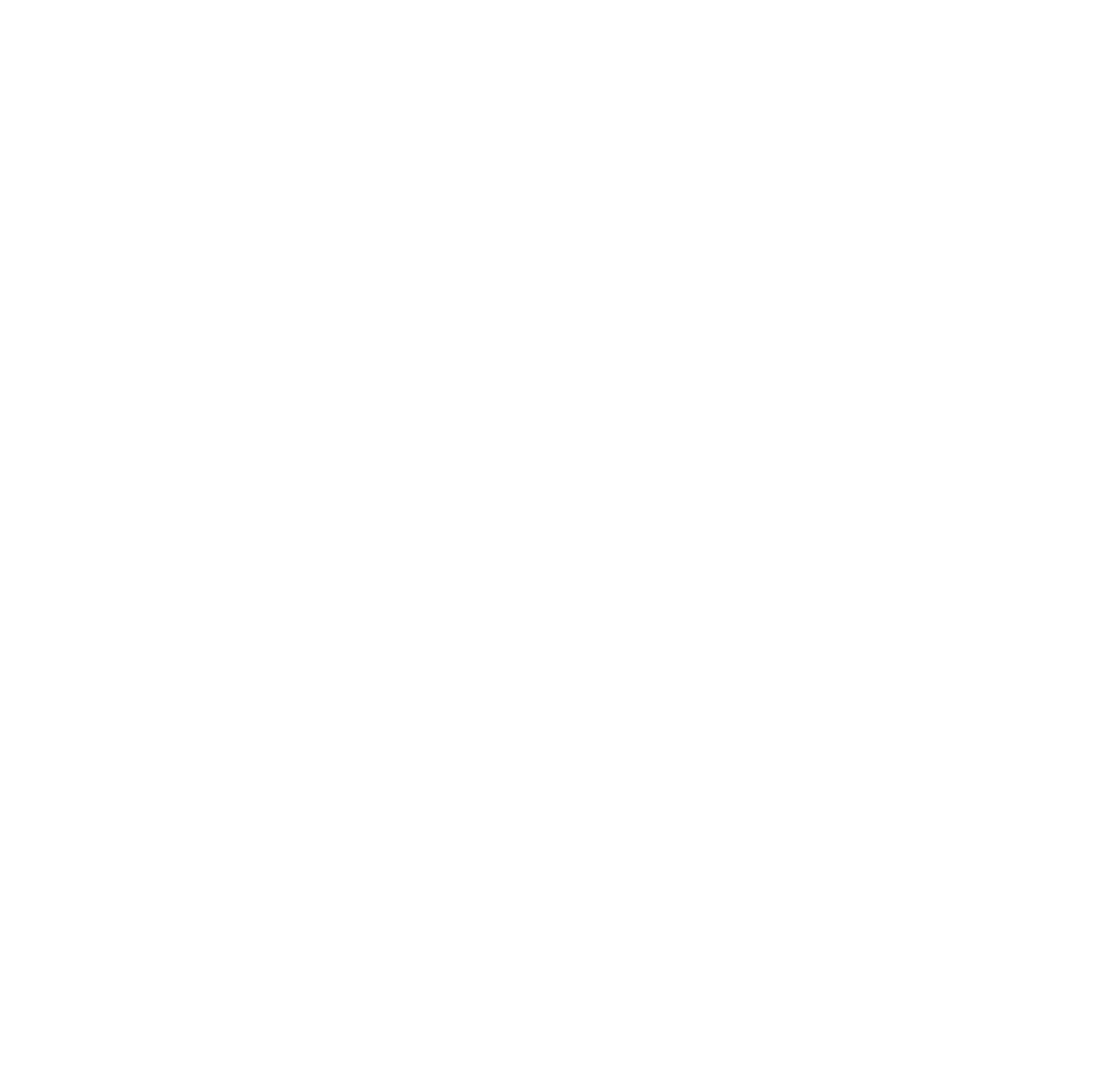## Priority Area 1: Attaining a Client-Centred Approach

## **Local Adoptions**

## **Background:**

Social Regulatory Standards for the Adoption of Children are already in place and there is a significant number of quality indicators to guide adoption agencies in setting operational procedures to make sure that such adoptions are conducted professionally.

All adoption agencies are well established and have experience in dealing with adoptions in general.

Historically, the number of children adopted locally every year has been low in part because of legislative deficits. However, research is needed to see whether there are other factors, such as cultural or educational factors, that are influencing this phenomenon.

## **Outlook:**

The Authority, through the Legal Office and the Regulations and Standards Office, will review and propose amendments to the Adoption Administration Act 2008 to cater in more detail for local adoptions and post adoption services.

The enactment of the The Minor Protection (Alternative Care) Act 2019 by the Maltese Parliament will create a pathway for children who are deemed to be adoptable and who have been in foster care for a long period of time and have bonded with their foster carers to become adopted. The enactment of this Act will generate further changes – such as amendments to the Adoption Administration Act (2008) as well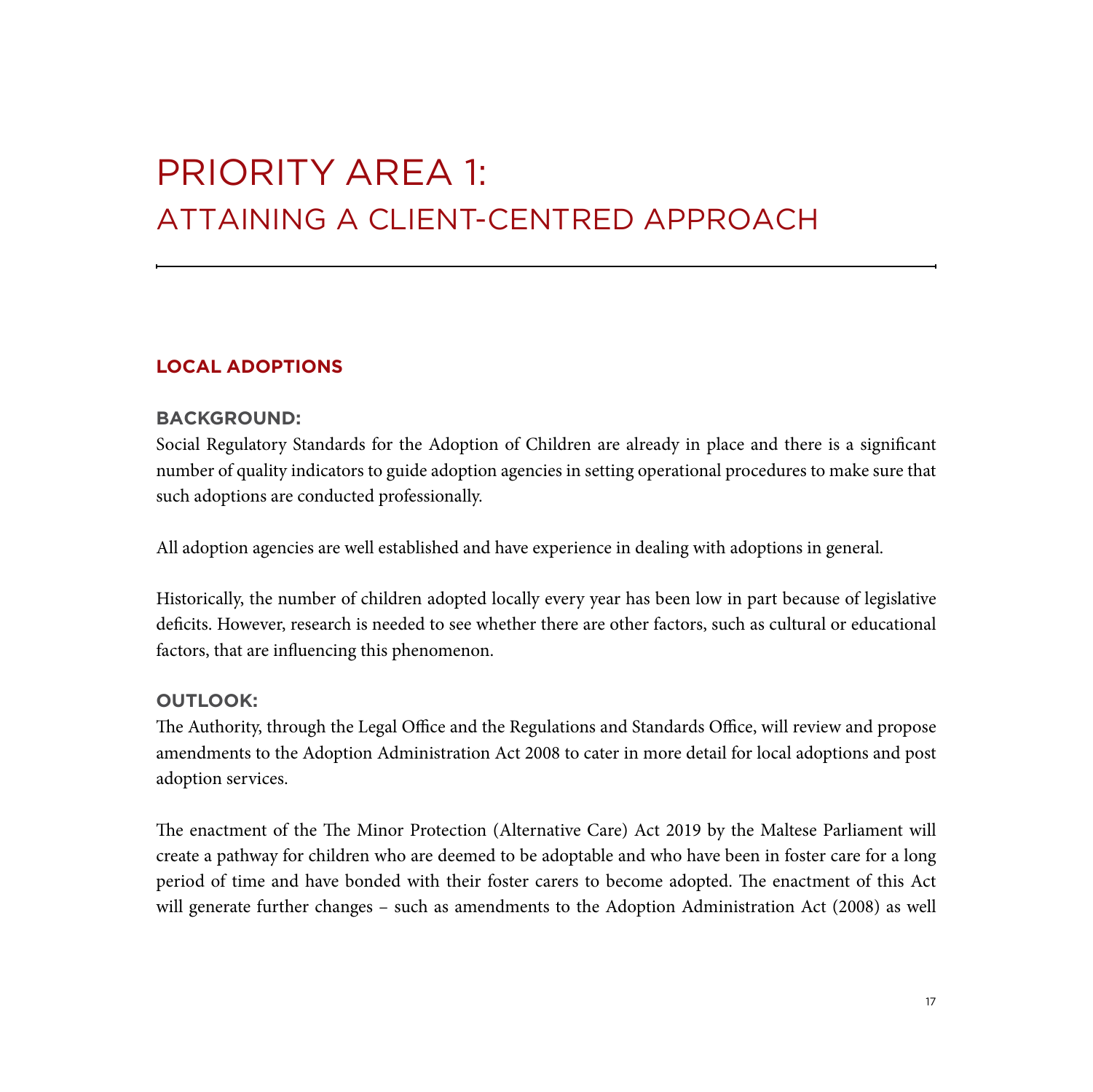as development of policies in this field specifically to create a strong and simplified pathway for fostered children and children in alternative care to be adopted without undue bureaucratic proceedings.

The Authority will establish a Research Advisory Group chaired by the Authority and that includes the Office of the Commissioner for Children's Rights, UOM, MCAST, adoption agencies and the Adoptions Board. This Group will have the remit to undertake evidence-based research in different areas of adoptions, measure the outcomes for children who were adopted; evaluate children's respective integration in the family and society post adoption, and to assess the impact of adoption on families.

The Authority, through the Research Advisory Group, will undertake systematic research on local adoption of children that will help throw light on potential barriers – be they cultural, educational or of another nature. Adoption agencies will prepare prospective adoptive parents specifically for adopting and supporting local children. This preparation will be research and evidence based.

## **Financial Costs of Adoptions**

### **Background:**

With a government refund of up to  $\epsilon$ 10,000 on costs incurred by adoptive parents, it is possible to track costs and determine average costs.

The Authority can relatively easily track the costs that adoptive parents incur throughout the adoption by contacting adoptive parents directly.

The Authority already subjects adoption agencies to external financial audits although fees payable by prospective adoptive parents locally are not controlled.

There is a possibility that costs increase overseas once it becomes known that Maltese prospective adoptive parents can claim a refund of  $£10,000$ .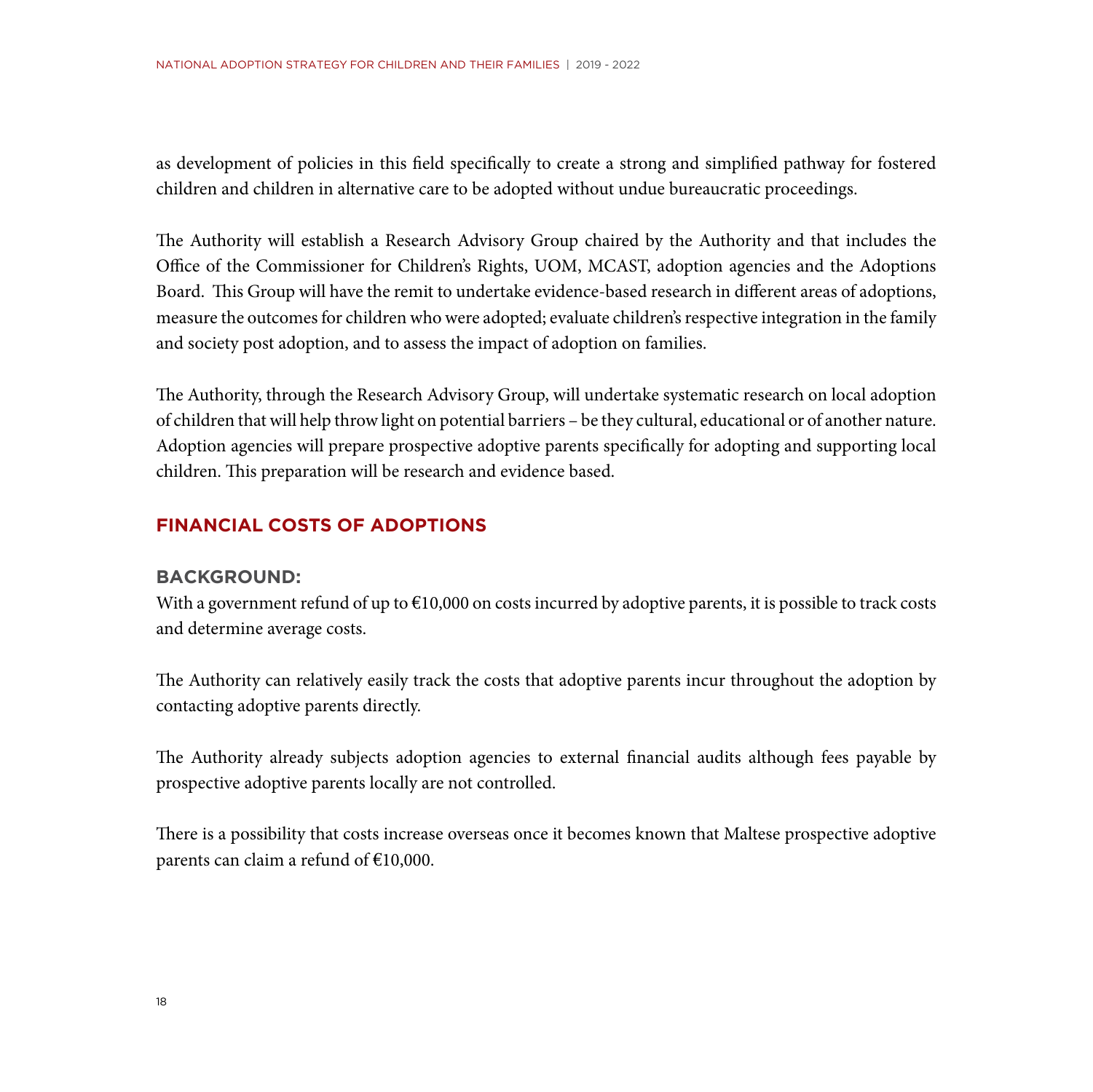## **Outlook:**

In consultation with agencies and professionals, the Authority, through the Central Authority (C.A.) Office, will embark in a constructive process aimed at establishing fees that agencies charge prospective adoptive parents. This process will also look at costs related to providing post adoption support to parents and their children and any related overheads for adoption agencies.

The Authority, through the C.A. Office, will work with the authorities of countries from where children are adopted to establish fees that prospective adoptive parents are charged in that country.

## **Information, Training and Support for Prospective Adoptive Parents**

## **Background:**

All adoption agencies have been established for a number of years and overall they have the experience to provide prospective adoptive parents with the information they would require to be able to make informed decisions.

However adoption agencies tend to have in-depth information on countries from where they have contacts and operate to adopt children. Information on other countries that are open to sending children to Malta for adoption may be superficial and therefore prospective adoptive parents may not be receiving full information.

In terms of training, all adoption agencies have a formal training programme for prospective adoptive parents. However, there should be a national curriculum developed by experts in the field in collaboration with adoption agencies, social workers, adoptive parents, adoptees and the Authority and based on local cultural aspects of parenthood whilst taking into account the multicultural aspect of adoptive families (where adopting through inter-country procedures) as well as the changing realities of adopting from overseas. Adoption agencies support prospective adoptive parents during the training stage, the home study report stage and the matching stage. During training and home study report stages, prospective adoptive parents may be directed to undertake further psycho-social support.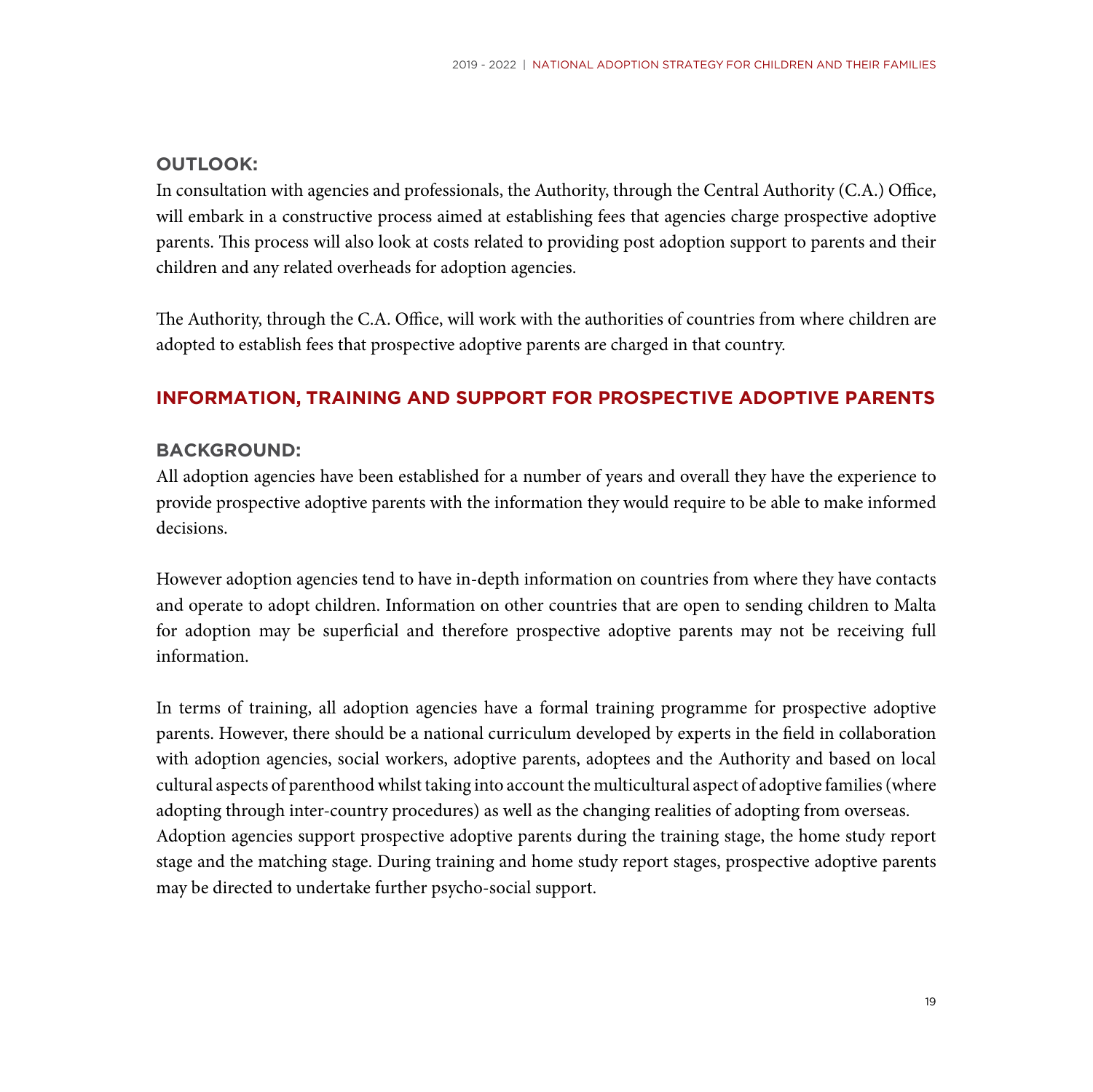## **Outlook:**

The Social Regulatory Standards for the Adoption of Children already sets out the type of information that adoption agencies should be passing on to prospective adoptive parents at different stages of their preparation.

The Standards also outline what the content of training courses should include and therefore the realignment of training programmes run by adoption agencies has a foundation to work on.

The Authority, through a Research Advisory Group, will also undertake research based on the experiences of adoption agencies that have successfully placed older children, minority ethnic children, disabled children or those with special health needs, as well as sibling groups both locally and overseas to realign training for prospective adoptive parents and ensure that the training is evidence based and relevant to current realities when adopting children.

The Authority will work jointly with adoption agencies, professionals in the field, adoptive parents and adopted children to review policies and encourage debate about which groups of children are likely to benefit from adoption.

The Authority, through a Research Advisory Group, will review the use and reliability of home study reports undertaken by social workers and develop systems for providing feedback to social workers about the outcomes of their recommendations.

## **Post Adoption Services**

### **Background:**

Adoption agencies fulfill the obligation set by the Competent or Central Authority from where the children were adopted by doing interviews with adoptive parents to complete post adoption reports that are forwarded to the Competent or Central Authority of the respective country. Also, adoption agencies fulfill local legislation obligation of completing post adoption reports for children adopted locally for the first two years.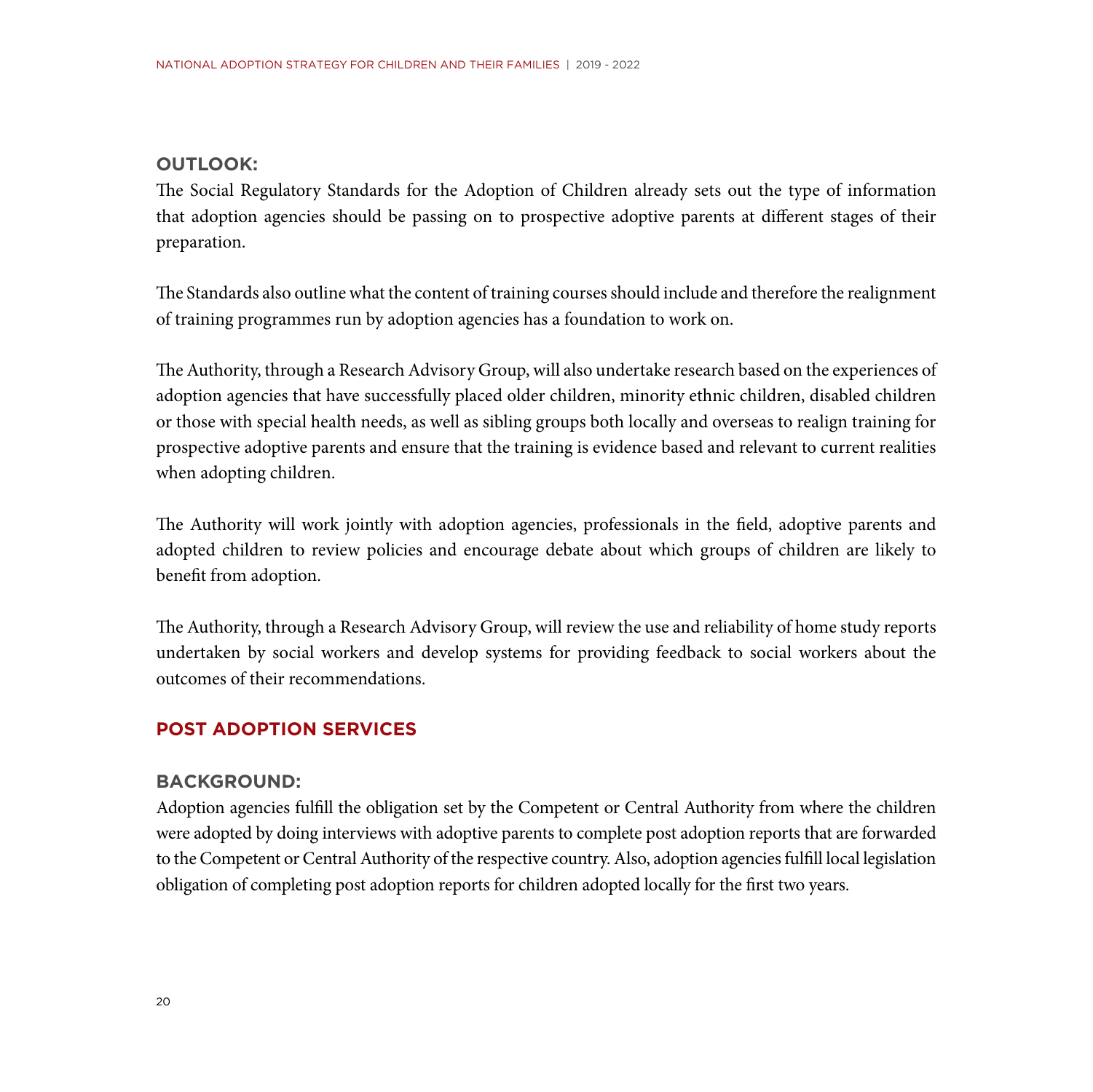For adoptions that were carried out prior to 2008, information that is useful for adoptees in their search of origin is gathered retrospectively. Also, due to some countries' legislation, relevant information regarding a child's adoption may not have been collected at the time of adoption and it is not possible to collect it in the future. There are some countries that do not have a specific entity that may be contacted to co-ordinate such search of origin. Furthermore, there are no bi-lateral agreements specifically referring to procedures for search of origin with countries from where children have been adopted in the past.

Social Regulatory Standards for the Adoption of Children comprehensively address the quality of information that needs to be collected prior and during adoption by the adoption agencies to eventually be of use for adoptees in their search of origin.

Social Regulatory Standards for the Adoption of Children lay out requirements for adoption agencies to be in a position of providing support to adoptive parents and their children even after an adoption decree has been issued. Therefore, adoptive parents will know who to turn to for guidance in bringing up their children.

### **Outlook:**

It is becoming a reality that adoptees need to be professionally supported in their search of origin. Without professional assistance the possibility that adoptees are misguided is more likely. Professional psycho-social support for adoptees helps them to integrate better in Maltese society and helps adoptees remain productive members of society.

When adoption agencies maintain contact with countries of origin to fulfill search of origin requests by adoptees, they have the potential to establish working relationships with organisations and government entities and build a positive reputation that may help when sending dossiers for prospective parents to adopt children in that country.

The Authority, through the C.A. Office, will enhance contact with established countries from where children are adopted to ensure that better documentation regarding the circumstances in which children are adopted is developed.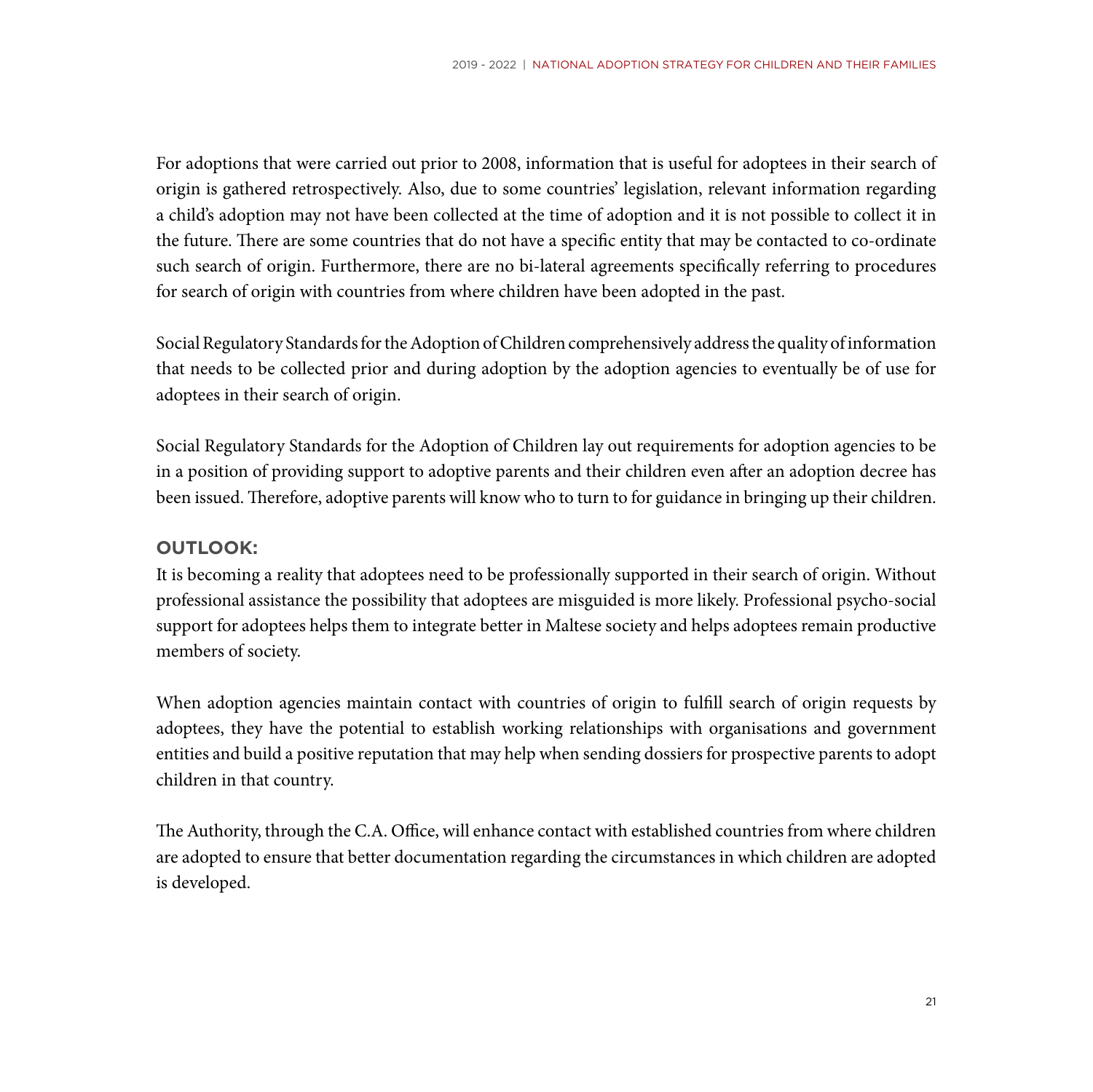As previously indicated, amendments to the Adoption Administration Act 2008 as proposed by the Authority's Legal Office and Regulations and Standards Office, will allow for birth families to initiate proceedings to try to establish contact with adoptees. This revision and the implementation the Social Regulatory Standards for the Adoption of Children will make it possible to keep robust information for children who are adopted locally.

The Regulations and Standards Office within the Authority will regularly review the guidelines for the Social Regulatory Standards for the Adoption of Children. This will ensure that the Central Authority and adoption agencies' policies and procedures are tuned to maximise the benefits of post adoption services for adoptive parents and adoptees.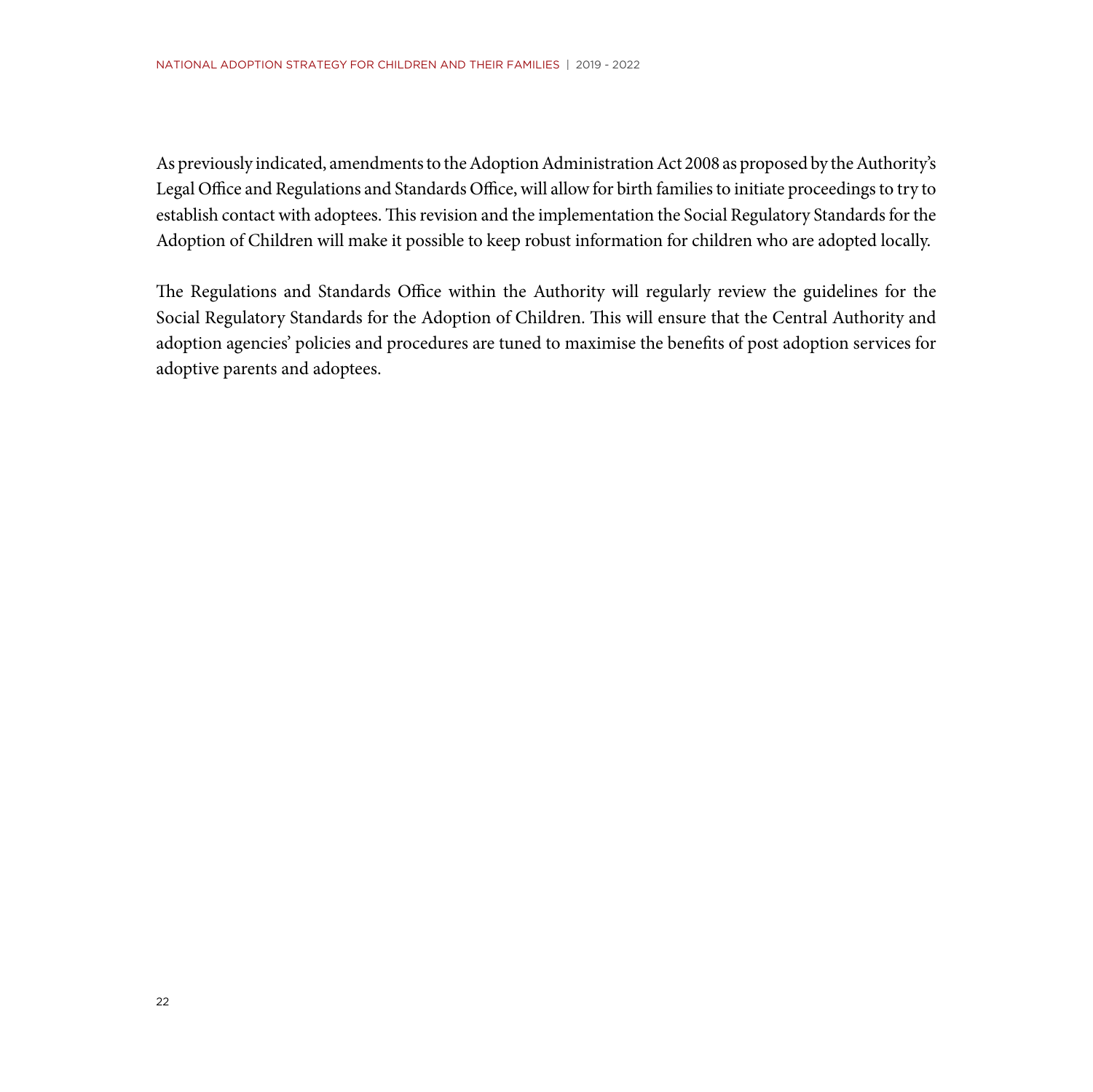## Priority Area 2: Promoting Professional Development of Adoption Agencies & Staff

## **Continuous Professional Development**

## **Background:**

Home Study Reports are based on a number of home visits and interviews by the adoption agency's social worker with the prospective adoptive parents. To date, adoption agencies train their own staff with the resources that they have. This gives rise to a situation whereby the level and content of training may vary from one agency to another. Similarly, the professional development of staff may be limited by the agencies' resources and ability to source training for their staff.

The passing of the Adoption Administration Act (2008) and the accreditation of agencies in 2012 gave rise to the enhancement of pre-adoption services. However, post adoption services have remained relatively underdeveloped and centred around post adoption reports.

### **Outlook:**

The adoption agencies, with the support of the Authority, will continue to develop professional training for social workers working with them, in particular, regarding child development, attachment, and the impact of maltreatment and neglect on children as well as the impact on children of delays in achieving permanence. The adoption agencies will also develop of the knowledge and skills that social workers need to make good quality home study reports.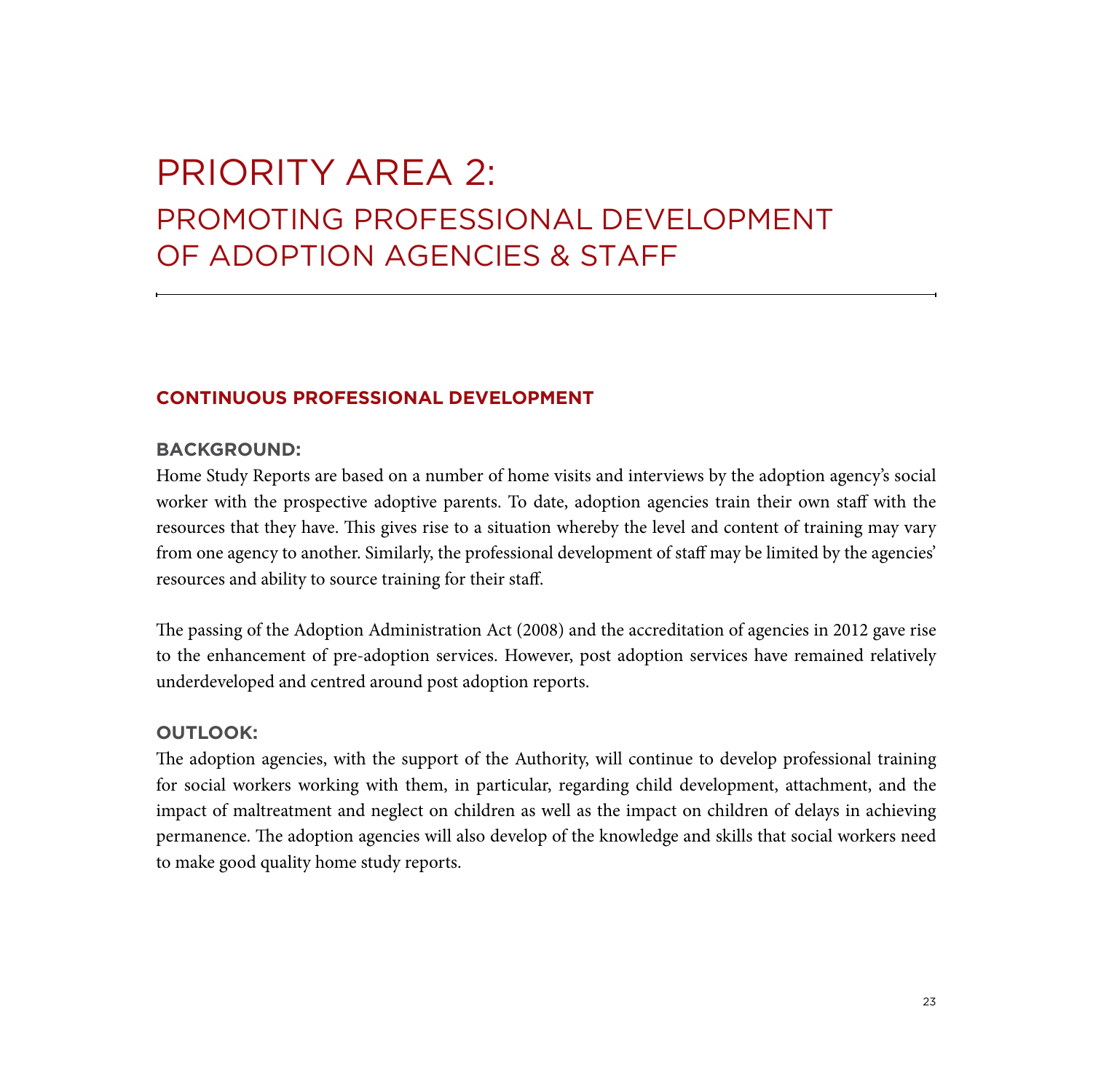The adoption agencies, with the support of the Authority will develop professional training for social workers and other professionals they engage so that they have the knowledge and skills to work with issues raised by children's ethnicity, culture and language and gain a deeper understanding of these issues and their relationship to children's past experiences and future development.

The Authority, through the Inspectorate Office, will ensure that adoption agencies have support services available for the emotional and behavioural difficulties of adopted children since they are more likely than the general population of children to have clinically significant difficulties at certain stages of their life.

## **Agency Policies and Procedures**

## **Background:**

All adoption agencies have written policies and procedures on training, assessment procedures and matching of prospective adoptive parents with children in cases of local adoptions as required by the Adoption Administration Act (2008). The Social Regulatory Standards for the Adoption of Children also indicate a number of other areas where adoption agencies have to have policies and procedures in place.

Furthermore, the Social Regulatory Standards for the Adoption of Children set out a number of performance indicators for each Standard. In most cases, to operationalise such indicators, adoption agencies need to have written procedures to guide staff.

## **Outlook:**

The Regulations and Standards Office and the C.A. Office within the Authority will work with adoption agencies to develop frameworks for agency policies and procedures as well as verify their efficacy.

The Authority, through the Inspectorate Office, will ensure that adoption agencies implement policies and procedures that foremostly safeguard the best interests of the child in adoption services and that these meet or exceed the requirements set in the Guidelines for the Social Regulatory Standards for the Adoption of Children. In this way, adopted children, adoptive parents and birth families can be assured that they receive services of the highest possible quality.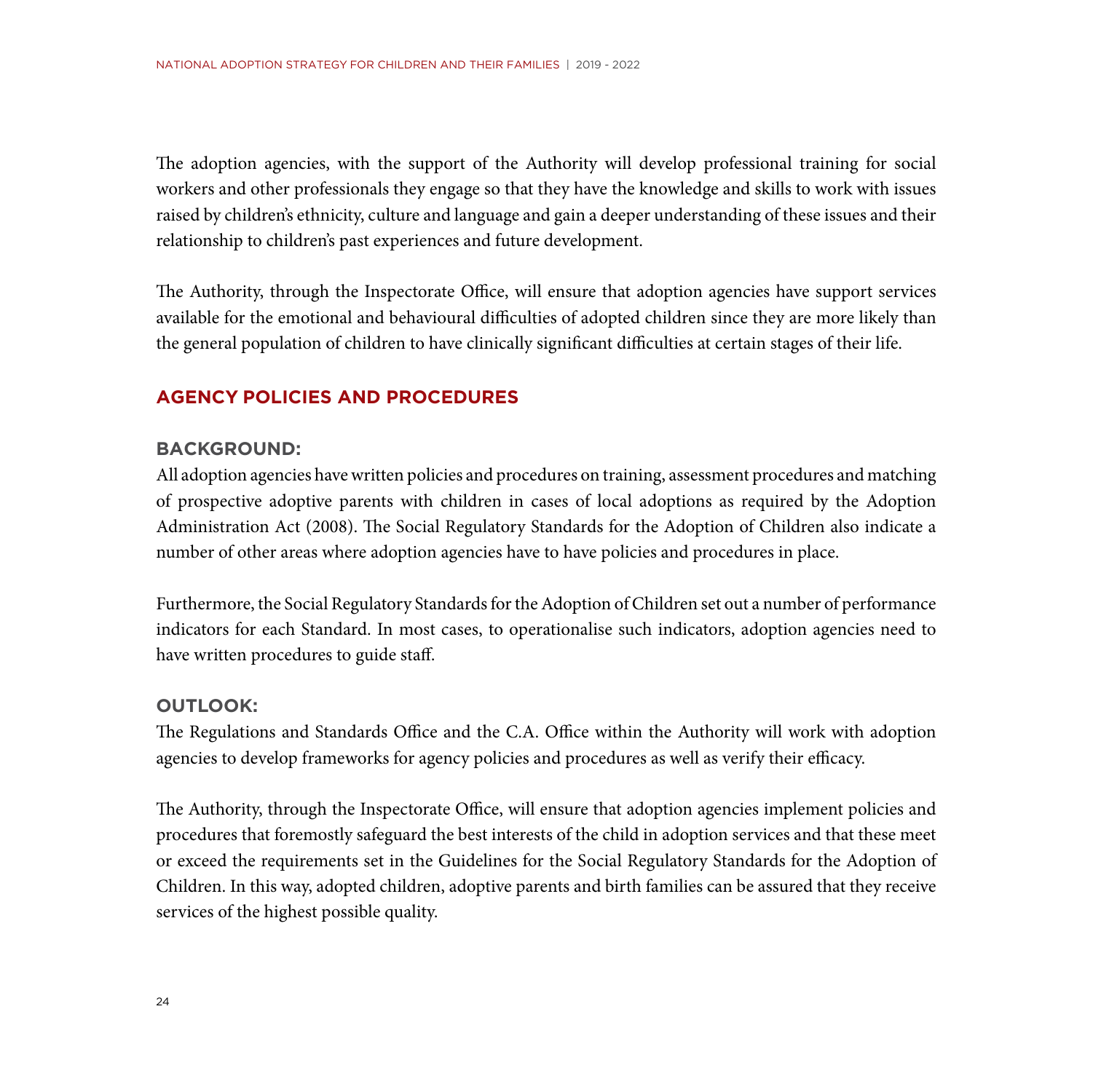## **The Use of Media**

#### **Background:**

There are two aspects to the use of media – especially social media, that effect different aspects of the adoption process. Adoption agencies' ethical use of social media is encouraged as it is a source of information for prospective parents and adopted children. However, to date, there are no guidelines for adoption agencies to follow in terms of online communications.

Prospective adoptive parents may be seeking information on adoptions in general or more particular on their own adoption. This leaves them vulnerable to being misinformed as they are not being guided by professionals from an adoption agency. This may expose them to practices that may not be legal or comply with international conventions on the rights of children.

Adopted children may also use social media to learn more about their adoption as well as try to contact their birth family with relative ease. However, once again this leaves them vulnerable, especially if their own adoptive parents do not know about their search for origin and they are not being supported by professionals.

#### **Outlook:**

The Regulations and Standards Office and the C.A. Office within the Authority will develop guidelines for adoption agencies that encourages them to engage with prospective and adoptive parents through social media. This helps establish personal contact and develop trust and communication between agency staff and parents. At the same time, prospective and adoptive parents must be made aware that certain services or advice requires face-to-face meetings with agency staff. Adoption agencies should also actively recommend other suitable sources of information for these persons.

It is also important that adoptive parents and adopted children are made aware that the most secure source of information regarding the children's search of origin is through the adoption agencies themselves. The adoption agencies need to be in a position to support adopted children and guide them in their use of social media.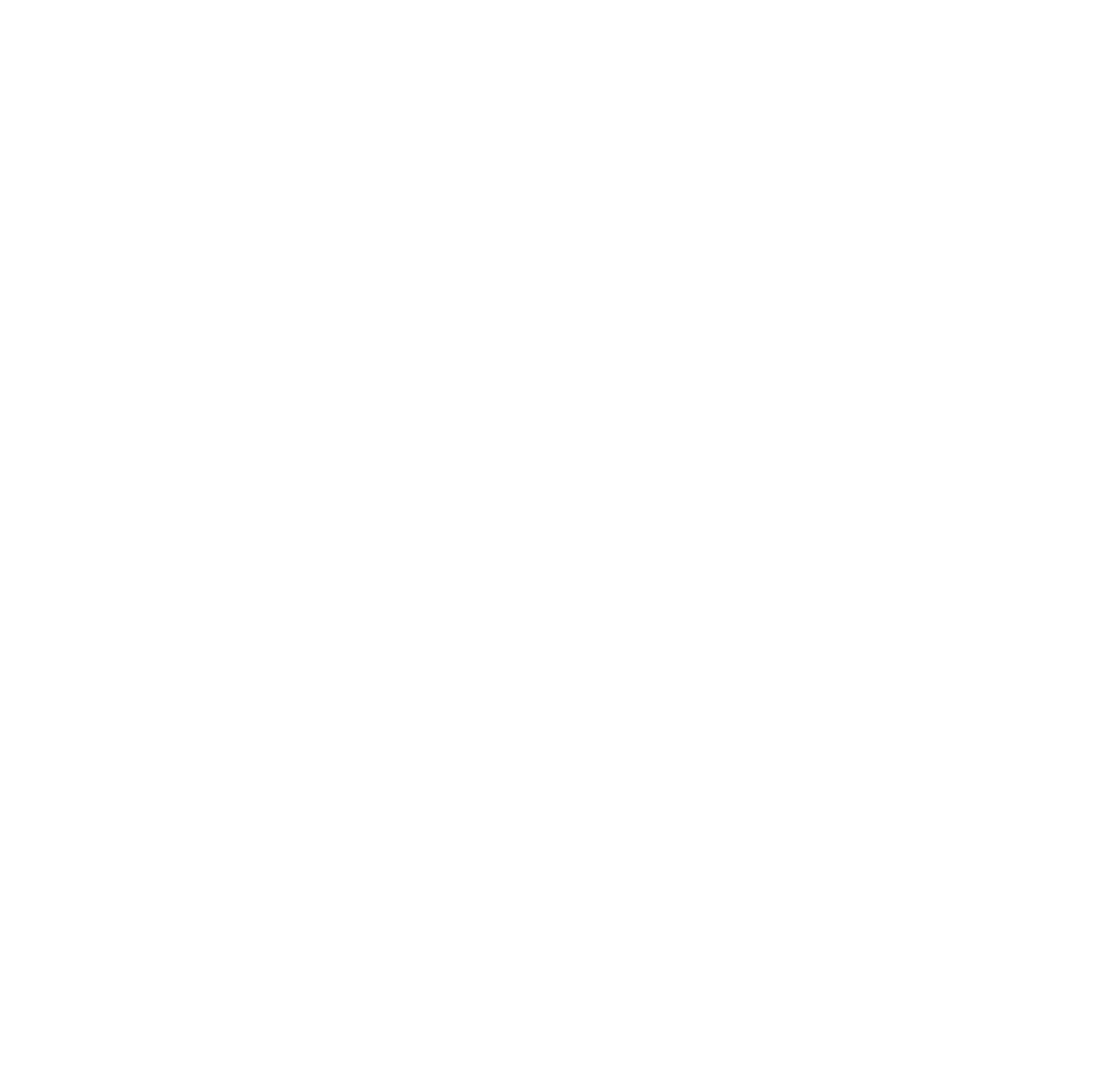## Priority Area 3: Establishing An Integrated Approach

## **Simplification and Reduction of Bureaucracy**

#### **Background:**

The enactment of the Adoption Administration Act (2008) served to establish the Central Authority and adoption agencies which, in turn, had a legal framework for adoption services to be more professional and accountable. Prospective adoptive parents are thoroughly vetted and prepared by adoption agencies to become adoptive parents. The Adoptions Board independently scrutinises prospective adoptive parents' dossiers prior to deciding whether they should be considered as adoptive parents or not. Depending on whether the adoptive parents were adopting children locally or from overseas the Courts or the Central Authority endorse the Board's decisions. There are also other government entities – such as the Ministry for Foreign Affairs and Trade, Ministry for Justice, Culture and Local Councils and the Ministry for Health, that play peripheral but pertinent roles in the process of adopting children. The need for checks and balances and the need for transparency in proceedings involving children, inherently causes an element of bureaucracy and time consuming procedures. However, one must keep in mind that it is in the best interest of children that the adoption proceedings are as swift as possible so that children start living in a stable and loving family at the earliest possible.

### **Outlook:**

The Research Advisory Group will undertake a study of all steps in the adoption process that are taken locally to establish average times that prospective adoptive parents take to complete such steps with the view to submitting recommendations on how these times may be reduced without compromising the integrity of the adoption proceedings.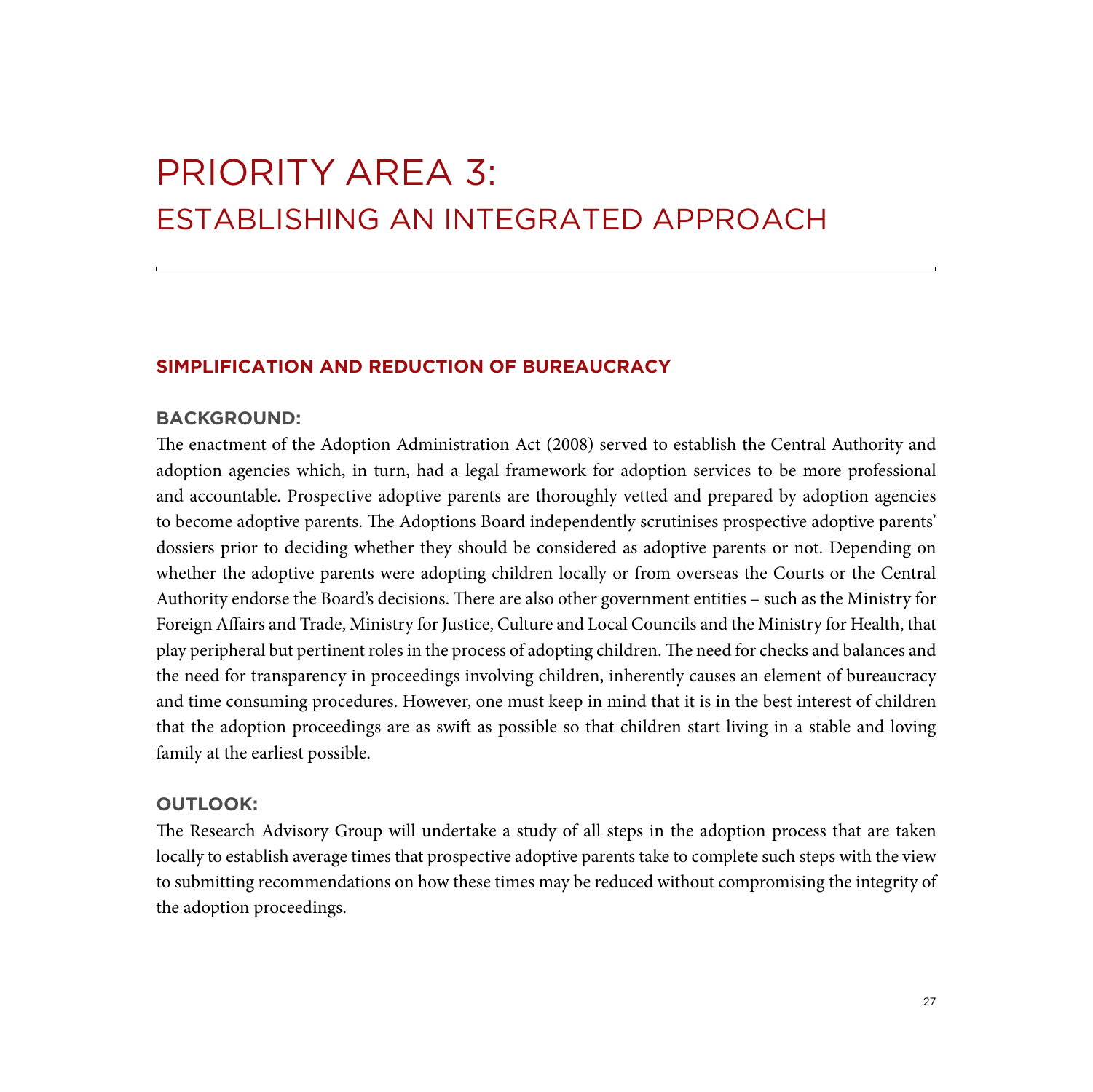Once a timeframe for each step of the adoption proceedings is agreed by the parties involved, the Authority through the Inspectorate Office, will conduct performance assessments to allow the different entities to monitor their own performance and, if applicable, compare it to that of others.

## **Research**

## **Background**

The nature of adoption has changed significantly over the last 30 years or so. The main purpose is currently to provide security and permanent family relationships for children who need it.

In view of the above it is very important that both preventive and proactive initiatives are taken in order to identify themes and messages that are likely to emerge in the imminent future. Thus, it is imperative that the Authority continues to monitor and evaluate the implementation of the various Legislation, Standards and Regulations in the area of adoptions.

This sets out the National Strategy's plans to promote greater use of innovative and creative measures, to improve the performance of the adoption service, and put children at the centre of the adoption process.

## **Outlook**

The Research Advisory Group will focus on previously under-researched aspects of policy and practice and explore the key challenges for adoption at the start of the 21st century. This group will analyse areas such as mapping adoption agencies' policies and approaches in relation to training of prospective adoptive parents. It will describe and classify adoption agencies' current approaches and compare their relative effectiveness, outcomes and costs. In addition, such study may identify the indicators of good training models and suggested ways in which these can be improved.

This Group will also map, cost and evaluate services that support the birth parents and families of adopted children, and support contact after adoption in case of search of origin. The study will explore the possible links between outcomes for service users, service provision and service costs.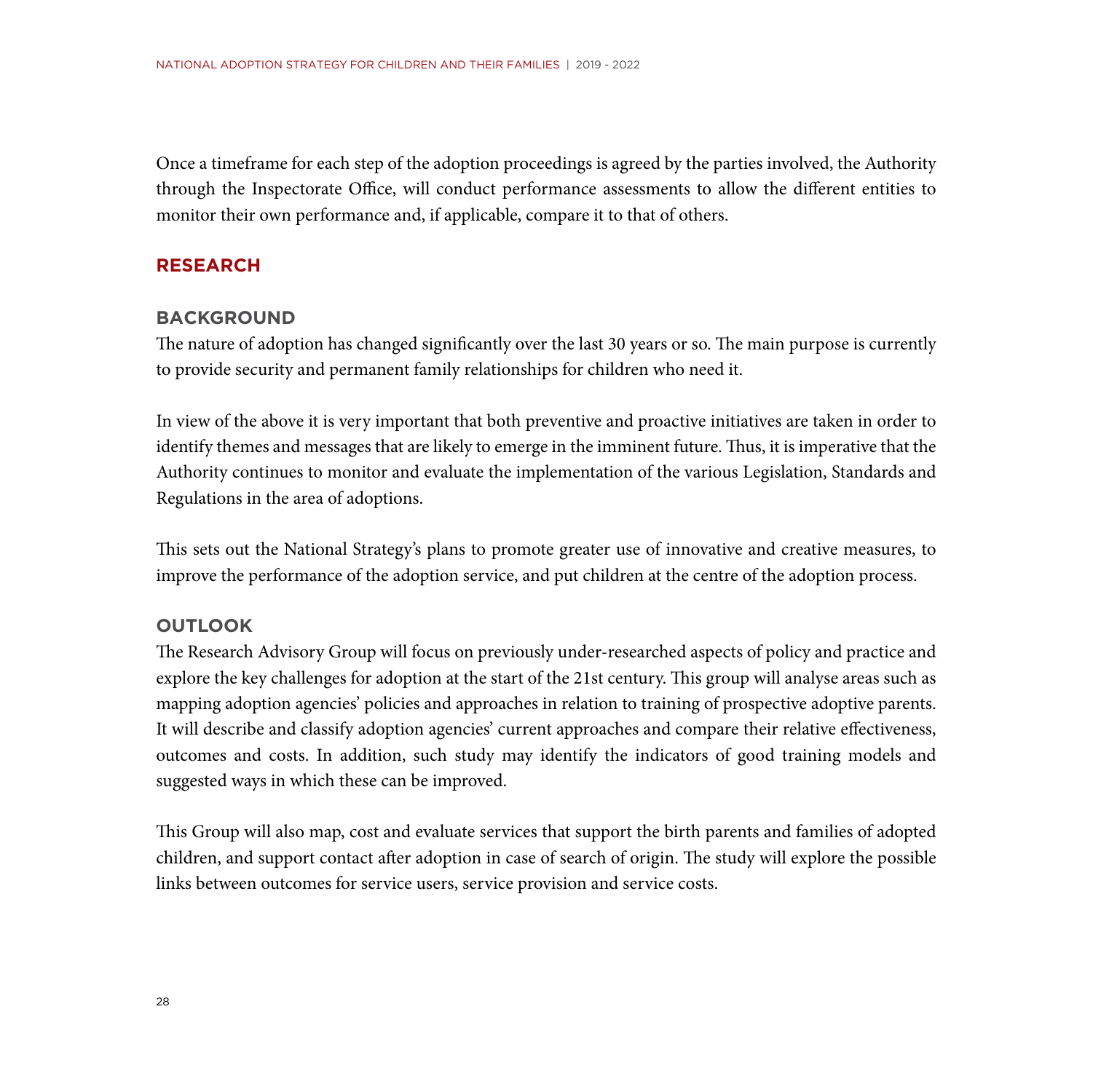Another possible theme that may be explored by the Research Advisory Group will be enhancing adoptive parenting. Indeed, such study may explore different parenting programmes such as cognitive behavioural parenting programme or an educational programme about parenting special needs children, in order to determine which is the most effective programme when added to the standard service.

Recognising that overview reports are unlikely to reach all those with an interest in its messages, the Research Advisory Group may develop a wider dissemination and implementation strategy. Materials, including summaries of the research reports, interviews with service users, service providers and other stakeholders, and practice tools may be published on the Authority's website.

### **I.T. System**

### **Background**

Currently, the I.T. systems used by all entities involved in adoption processes are 'stand-alone' and not necessarily inter-phased. Information gathered on some of the I.T. systems tends to be retrospective and therefore does not give a 'real-time' picture of the processes in question. This also means that there is possibly a duplication of work processes between different entities.

### **Outlook**

An I.T. System provides for a new and more consistent approach to access to information held in adoption agency records and about prospective adoptive parents, adoptees and the whole adoption process. At the same time this ensures that the release of this sensitive information about adopted people and their birth families is protected and that its disclosure is subject to safeguards.

Moreover, the Central Authority will be aware in what exact stage are all prospective adoptive parents so as to conduct necessary monitoring and evaluate established timeframes. Additionally, such system will facilitate data collection, analysis and identification on new emerging themes and issues. Thus, such system will assist SCSA in order to address issues and conduct necessary reforms.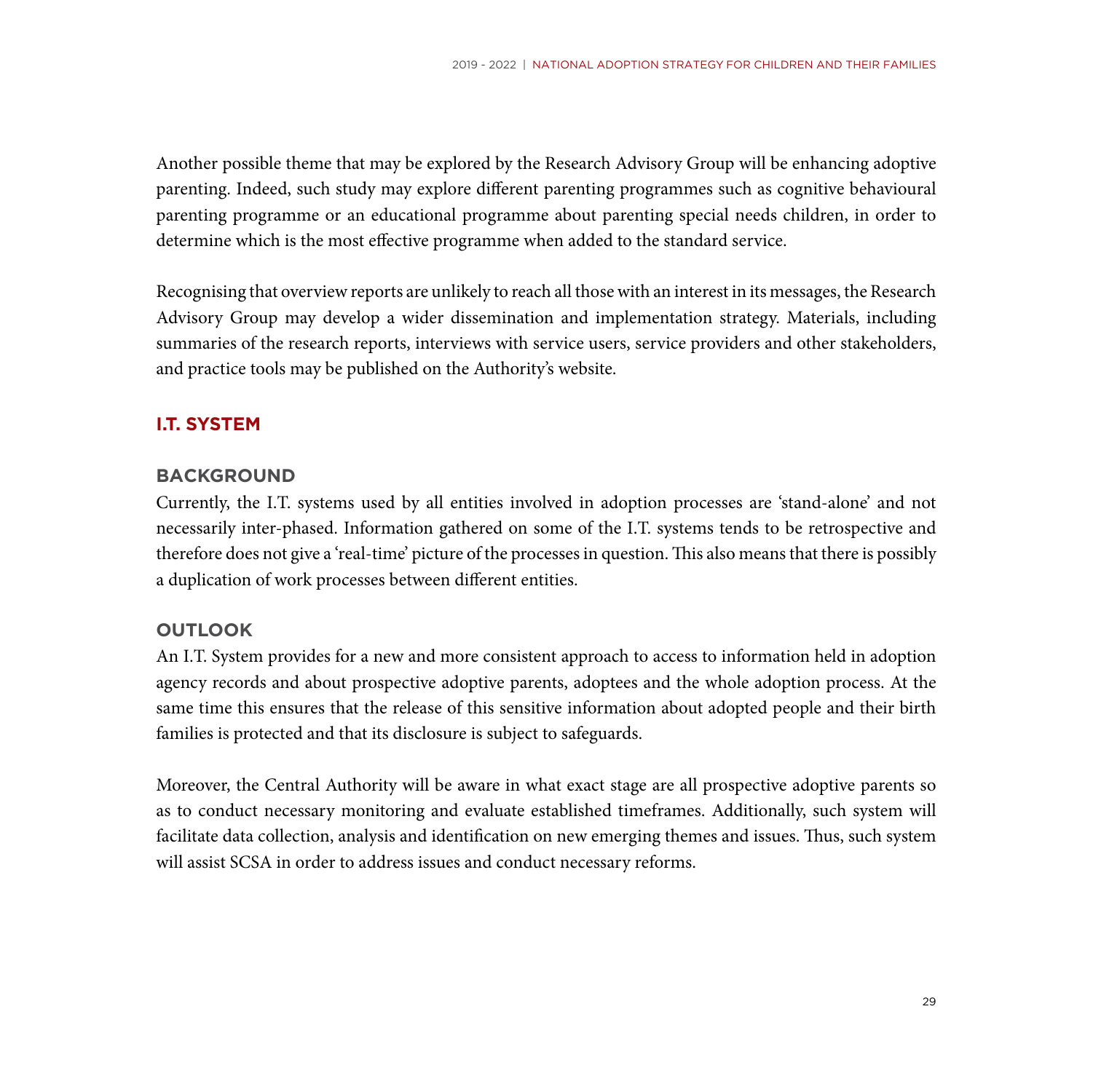## **Consolidation and Expansion of Inter-country Agreements & Proceedings**

### **Background:**

To date, Malta has four active bi-lateral agreements regarding adoption of children with other countries – some of which are signatories to the Hague Convention whilst others are not. One of the primary reasons for these agreements is to ensure that the best interests of the child are upheld and that children are adopted through legal channels that demonstrate transparency in adoption proceedings thereby reducing the chances that children are adopted for improper motives (such as financial gain) rather than to further the best interest of the child. One of the principles guiding these agreements is the principle of subsidiarity – whereby the sending country would have exhausted all domestic solutions for the child prior to the child being considered for inter-country adoption.

Prior to the setting up of the Social Care Standards Authority, when establishing a bi-lateral agreement with another country regarding inter-country adoptions, the predecessor of the Authority used to conduct a due diligence exercise on the country's institutions and their probity in processing inter-country adoption requests.

The predecessor of the Authority also used to co-ordinate with other Ministries, in particular, the Ministry for Health, the Ministry for Foreign Affairs and Trade Promotion, the Ministry for Justice, Culture and Local Councils, and other government entities, both in the development of bi-lateral agreements as well as in ongoing procedures during the different stages of the adoption of a child from one of these overseas countries.

## **Outlook:**

The Authority will engage with the central authorities or competent authorities of countries with which Malta has bi-lateral agreements for adoption of children to enhance collaboration between the entities concerned to facilitate the adoption of children from the respective countries.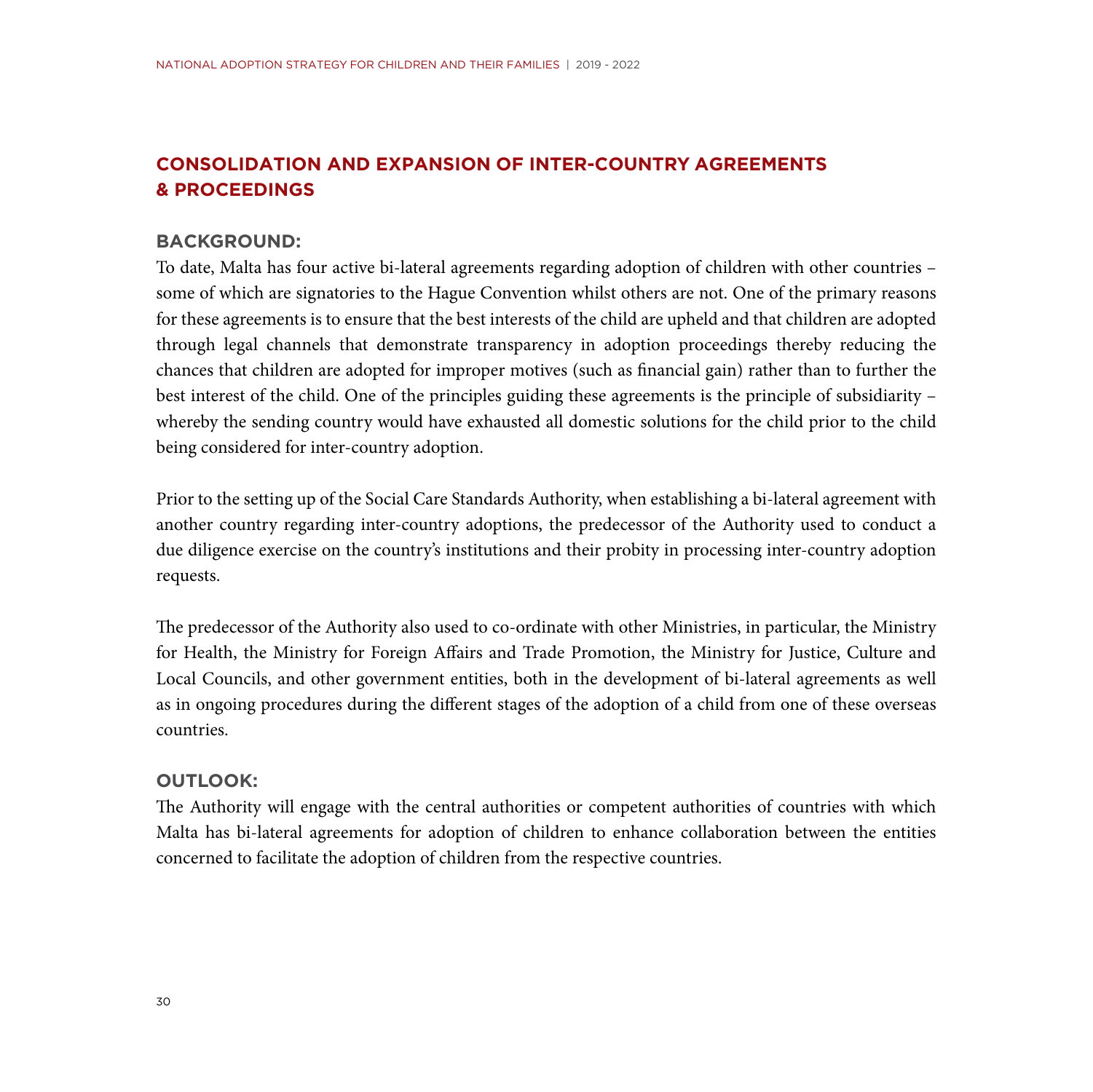The Authority will engage an independent entity which has experience in performing due diligence research to assess and report on the situation of the processes and procedures of other identified countries with which, to date, Malta has no bi-lateral agreement and from where prospective adoptive parents may consider applying to adopt children.

The Authority, through the C.A. Office, will set up an Adoptions Simplification Group made up of representatives from different Ministries and government entities to assess adoption processes and recommend changes to eliminate unnecessary delays and reduce bureaucracy in processing applications from persons wishing to adopt local children or children living abroad.

## **Collaborative Platform**

### **Background:**

One of the first actions of the SCSA was the setting up of a Collaborative Platform made up of representatives of the Authority and all adoption agencies to meet at least once every three months to discuss matters effecting adoption services to ensure that these services are strengthened.

### **Outlook:**

The Collaborative Platform will provide crucial feedback for the Authority with regards to the implementation of the Social Regulatory Standards for the Adoption of Children, the simplification and reduction of bureaucracy, as well as the professional development of staff working with adopted children and their families.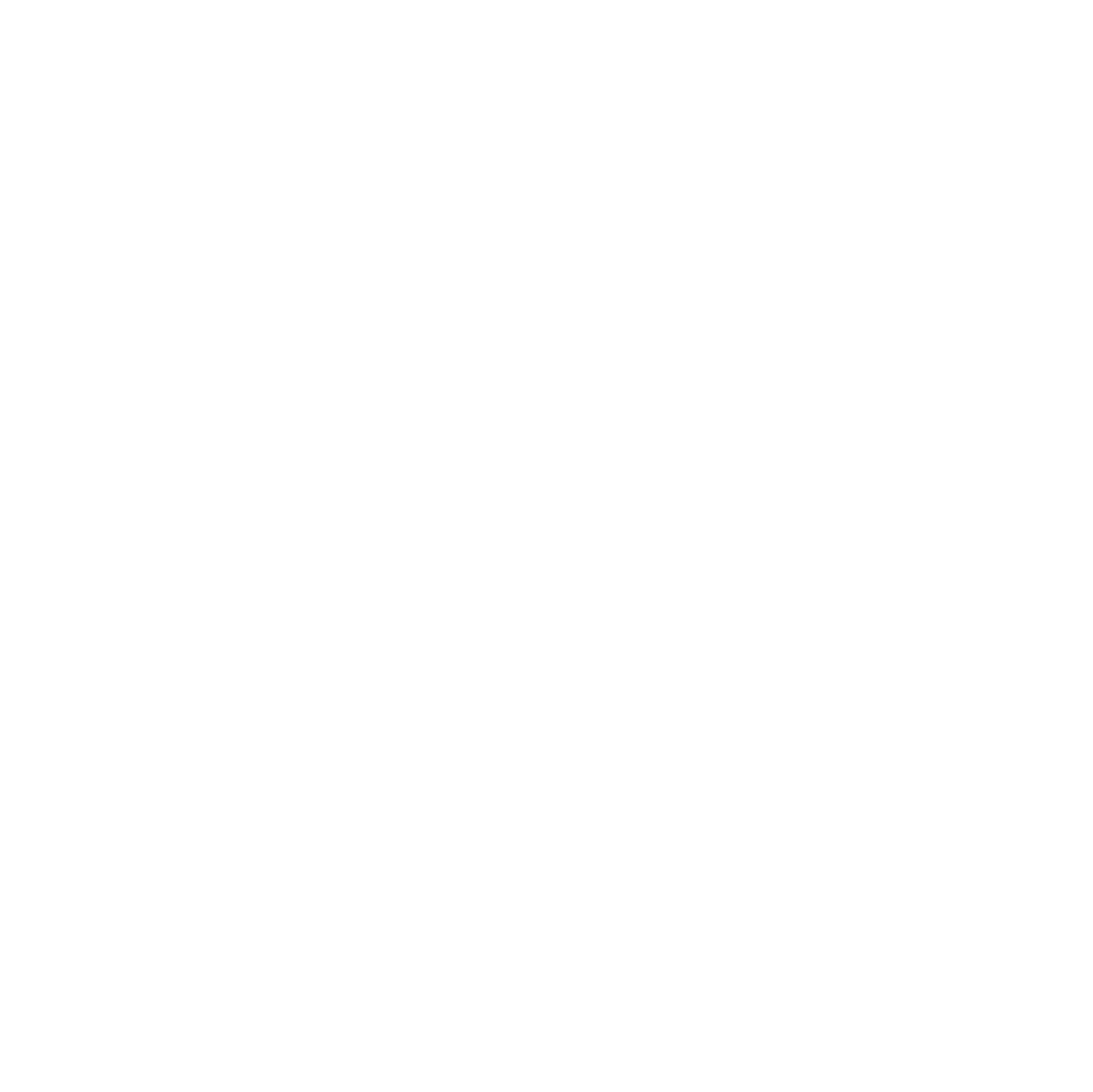## The Impact of the Action Plan on the Three Priority Areas

**IMPACT ON PRIORITY AREA 1: Client-Centred Approach** 

**IMPACT ON PRIORITY AREA 2:** Professional Development of Adoption Agencies and Staff

**IMPACT ON PRIORITY AREA 3: An Established Integrated Approach**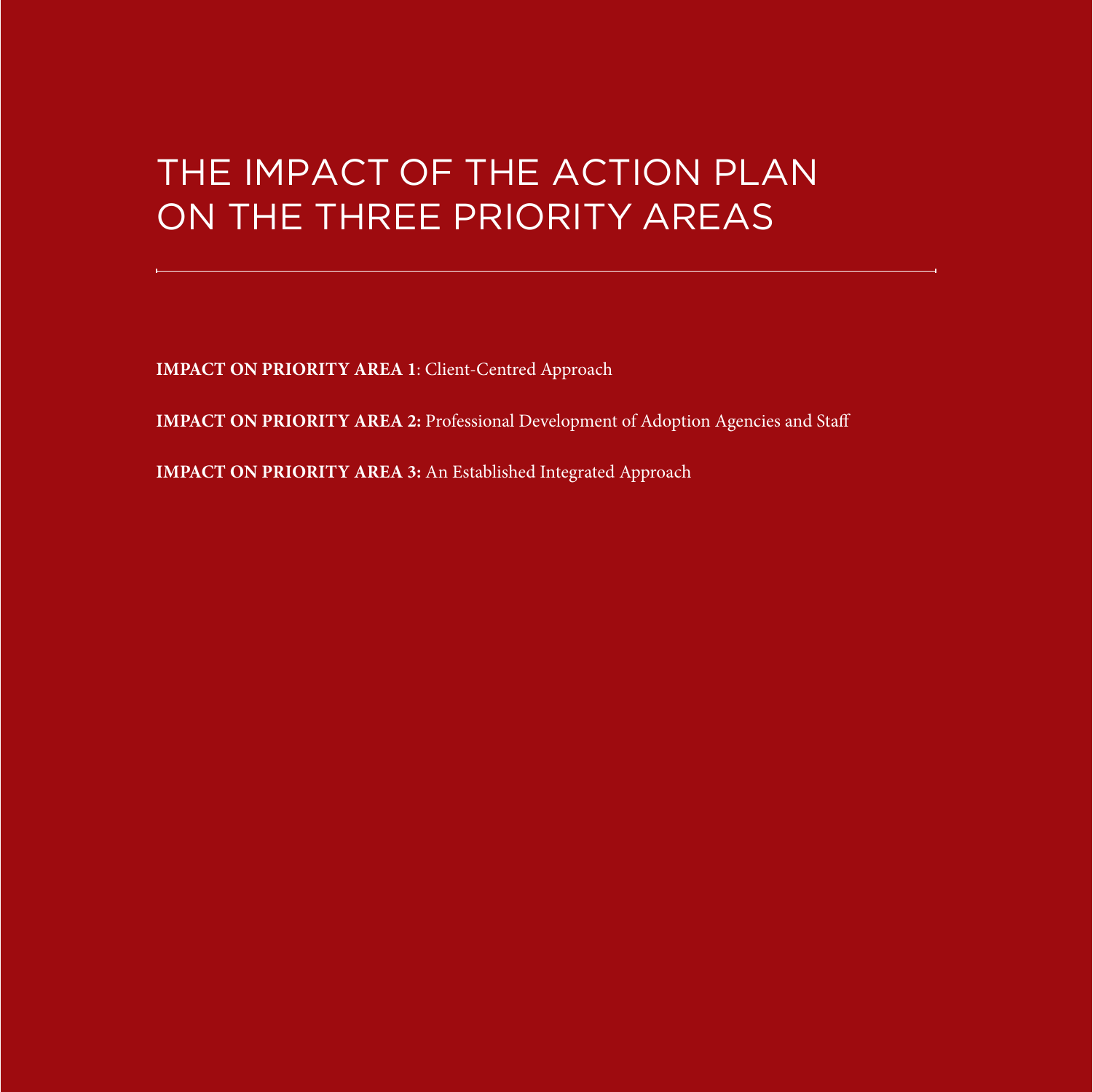## Action Plan

The three year National Strategy is envisaged to involve multiple stakeholders and entities, and the Authority will have overall coordination. The three priority areas - (1) Attaining a client centred approach; (2) Promoting professional development of adoption agencies and staff; and (3) Establishing an integrated approach require 25 outputs grouped into 9 thematic orientations that need to be completed within timeframes indicated in the timeline of the action plan. The ownership of each output is also indicated.

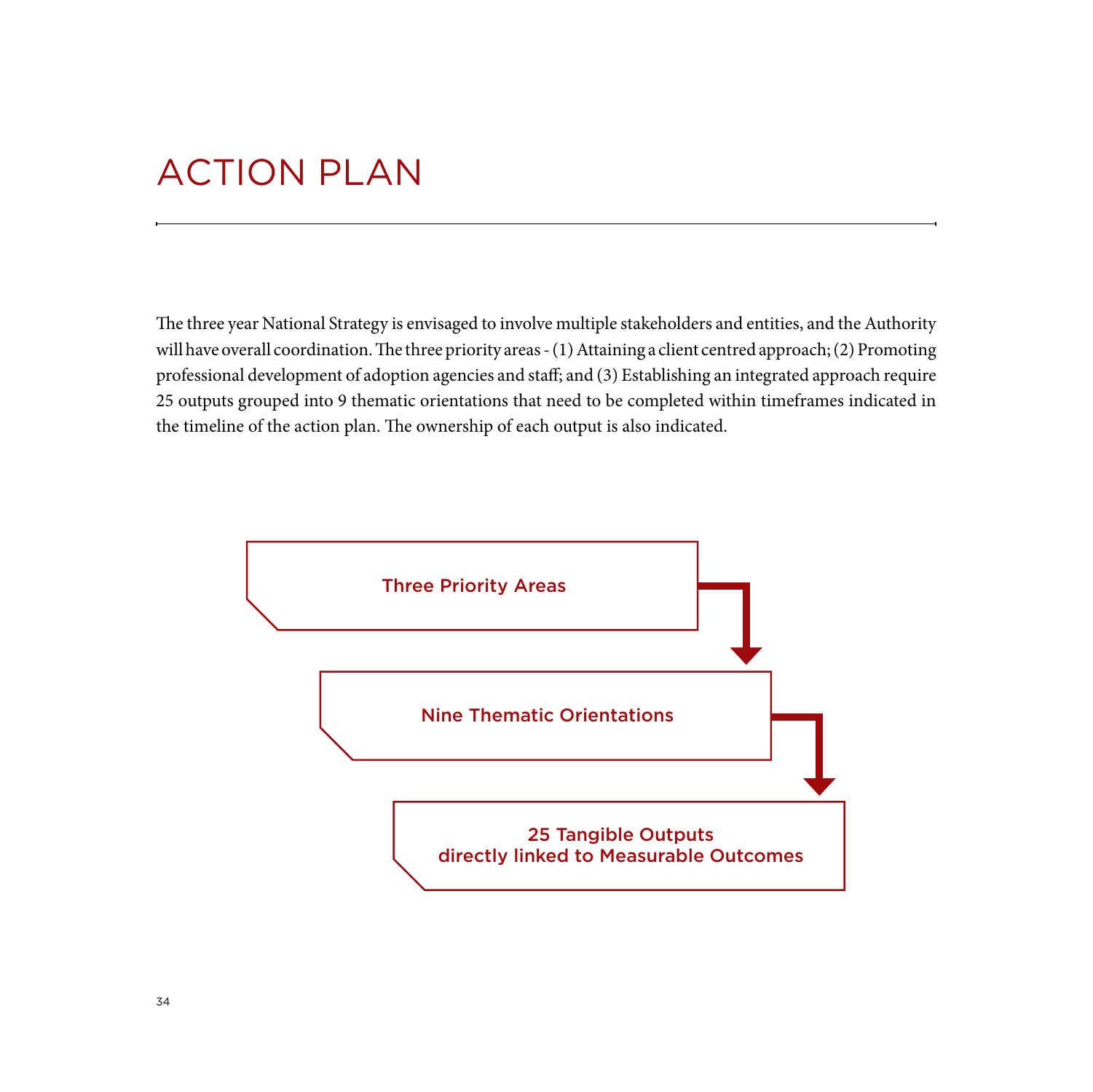## **Impact on Priority Area 1: Client Centred Approach**

### **Outputs:**

- 1.1 The Legal Office and the Regulations and Standards Office review and propose amendments to the Adoption Administration Act (2008);
- 1.2 The Regulations and Standards Office develops policies based on the enactment of the Minor Protection (Alternative Care) Act 2019;
- 1.3 The Authority sets up a Research Advisory Group;
- 1.4 The Research Advisory Group conducts research on the local adoption of children;
- 1.5 The adoption agencies prepare prospective adoptive parents specifically for adopting local children;
- 1.6 The Collaborative Platform consults with adoption agencies to establish adoption services fees;
- 1.7 The C.A. Office opens dialogue with central authorities of sending countries to determine costs of adoptions overseas;
- 1.8 The adoption agencies revamp training courses for prospective adoptive parents;
- 1.9 The Research Advisory Group carries out research on the adoption of specific groups of children;
- 1.10 The Research Advisory Group carries out research on Home Study Reports;
- 1.11 The C.A. Office enters into dialogue with established countries to enhance the gathering of information on adopted children;
- 1.12 The Legal Office and the Regulations and Standards Office propose amendments to the Adoption Administration Act (2008) in relation to search of origin;
- 1.13 The Regulations and Standards Office reviews guidelines for the Social Regulatory Standards for the Adoption of Children.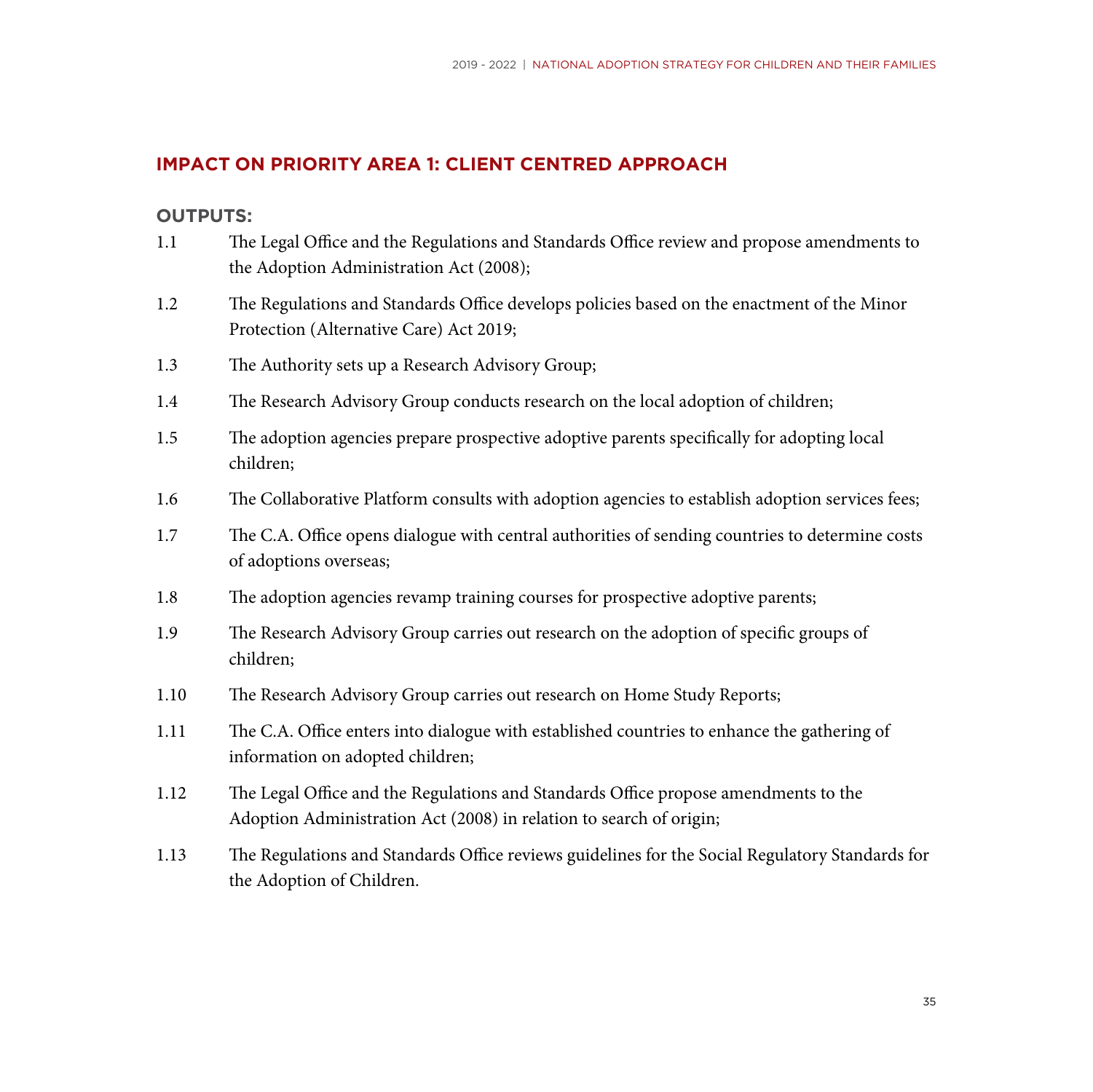## **Risks & Mitigation:**

- • Lack of commitment and ownership from involved stakeholders.
- Political and parliamentary approval is necessary for legislative and policy changes.
- Funds need to be allocated to the Authority's budget for research and training components.
- • Additional human resources need to be assigned to the Authority for the Regulations and Standards Office; C.A. Office; Inspectorate Office and Quality Assurance Office.
- Stakeholders will be directly involved from the initial stages for them to take ownership of the outputs required to achieve the outcomes of the priority areas.
- Consultation processes and open dialogue will be maintained at political and parliamentary levels.
- Financial projections and monitoring of costs will underpin the early request by the Authority through the Ministry for Family, Children's Rights and Social Solidarity for the additional funds required to implement this National Strategy.
- The Authority will factor the human resources required by the different Offices within its H.R. plans for the coming years.

#### **Outcomes:**

- 1.1 The amended Adoption Administration Act caters in more details for local adoptions and post adoption services;
- 1.2 There is a strong and simplified pathway for fostered children and children in alternative care to be adopted without undue bureaucratic proceedings;
- 1.3/1.4 Potential barriers to local adoption of children are defined and addressed;
- 1.5 The preparation of prospective adoptive parents for adopting local children is research and evidence based;
- 1.6 Only costs and expenses, including reasonable professional fees of persons involved in adoptions, are charged or paid;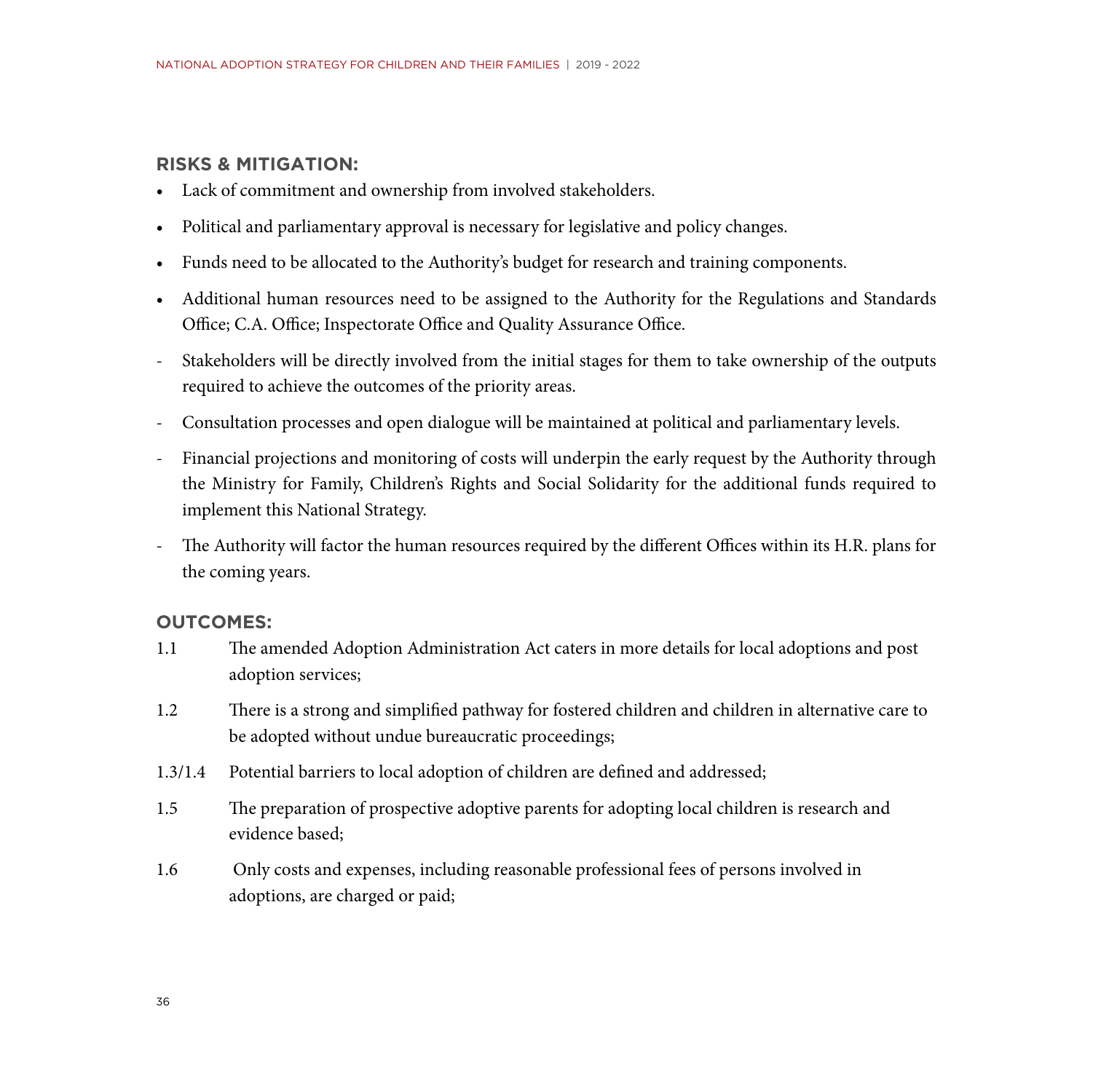- 1.7 Prospective adoptive parents are better informed of costs and are able to identity unfair financial practices;
- 1.8/1.9 Training that prospective adoptive parents receive is evidence based and relevant to current realities when adopting children;
- 1.10 Social workers receive feedback and recommendations on improvements to the Home Study Reports;
- 1.11 There is better documentation on adopted children to help in eventual search of origin requests;
- 1.12 Birth families have a possibility to establish contact with adoptees;
- 1.13 Adoption agencies' policies and procedures maximise the benefits of post adoptive services.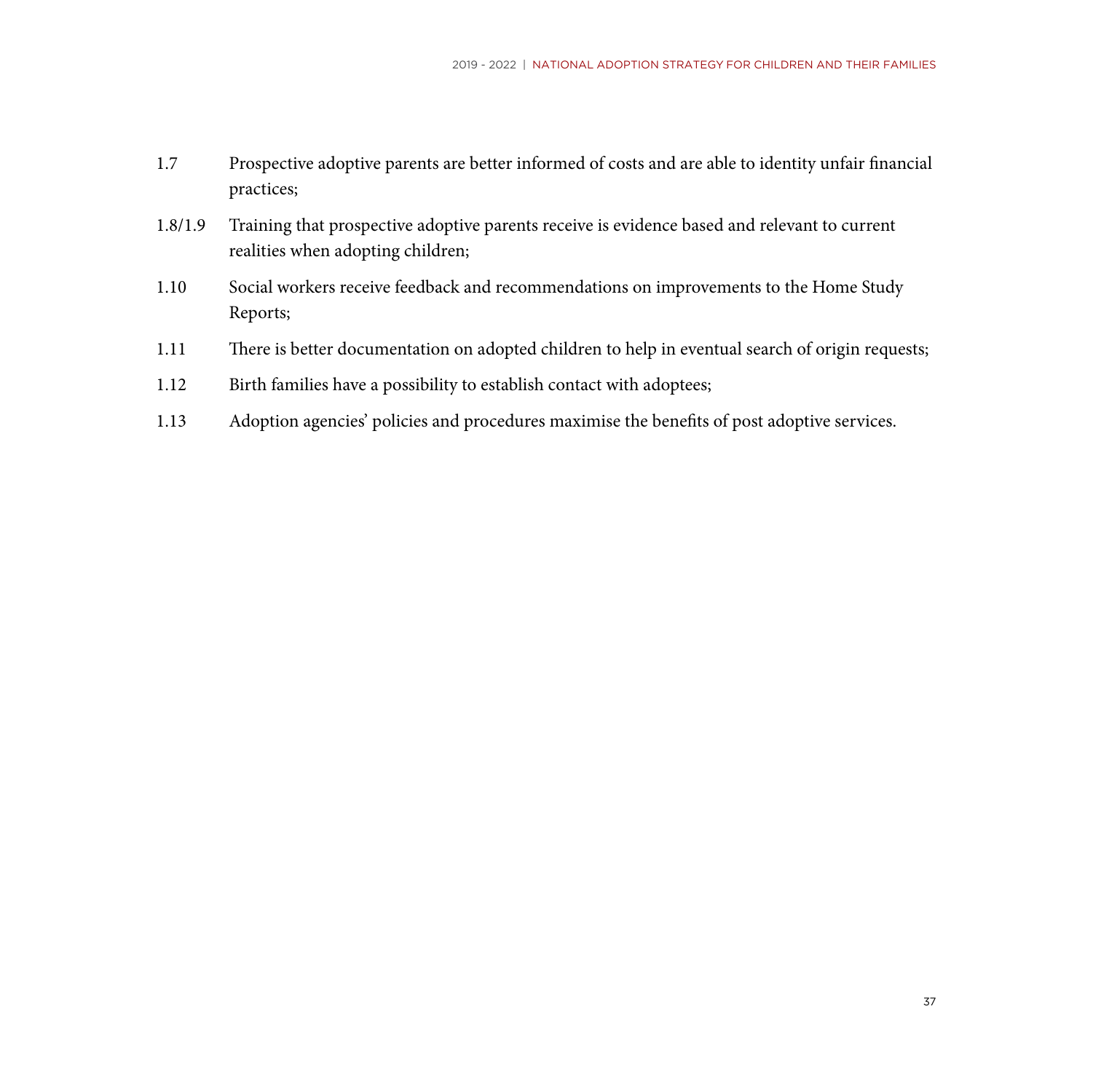## **Impact on Priority Area 2: Professional Development of Adoption Agencies and Staff**

#### **Outputs:**

- 2.1 Adoption agencies train staff on child development, attachment, maltreatment and neglect of children and effects of delays in achieving permanence;
- 2.2 Adoption agencies train staff on issues raised by children's ethnicity, culture and language;
- 2.3 The Authority develops frameworks to assist agencies to develop policies and procedures;
- 2.4 The Authority develops guidelines on agency use of social media to engage with prospective adoptive parents.

### **Risks & Mitigation**

- • Adoption agencies do not prioritise and allocate sufficient resources for the training of staff at the level required.
- The Authority does not have sufficient financial and human resources to develop policies and guidelines within the established timeframe.
- Adoption agencies will be monitored and assisted in sourcing resources for the delivery of quality training.
- Financial and human resources plans for the coming years will factor in the implementation of the different components of the National Strategy.

### **Outcomes:**

- 2.1/2.2 Adopted children and adoptive parents have easy access to psycho-social support services when adopted children have emotional and behavioural difficulties;
- 2.1/2.2 Adoption agencies have the capacity to support adopted children and their families when children have difficulties at certain stages of their life;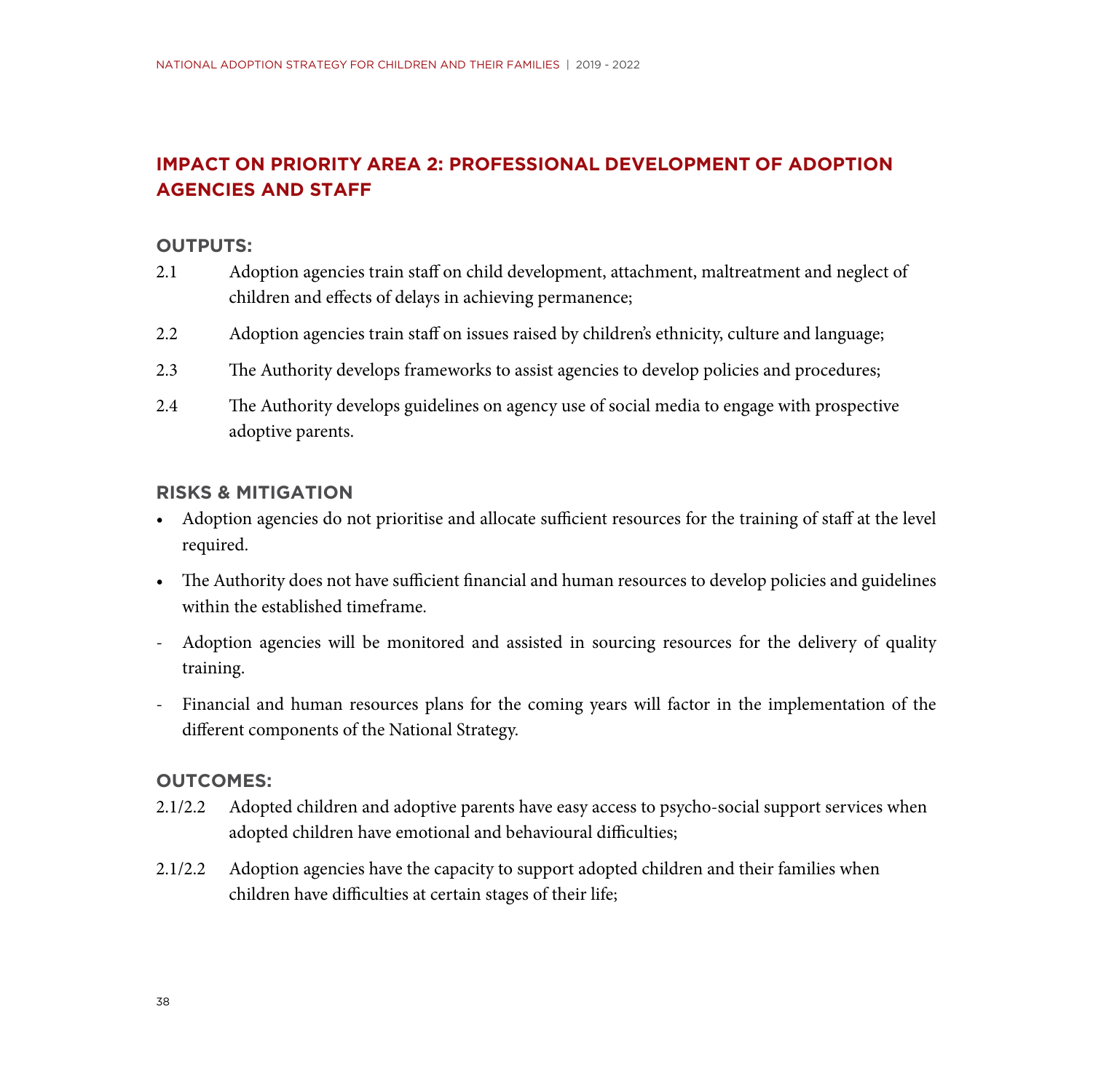- 2.3 Adoption agencies have policies and procedures that meet and exceed requirements set in the Standards;
- 2.4 Persons involved in adoptions are exposed to online information that is pertinent and factual.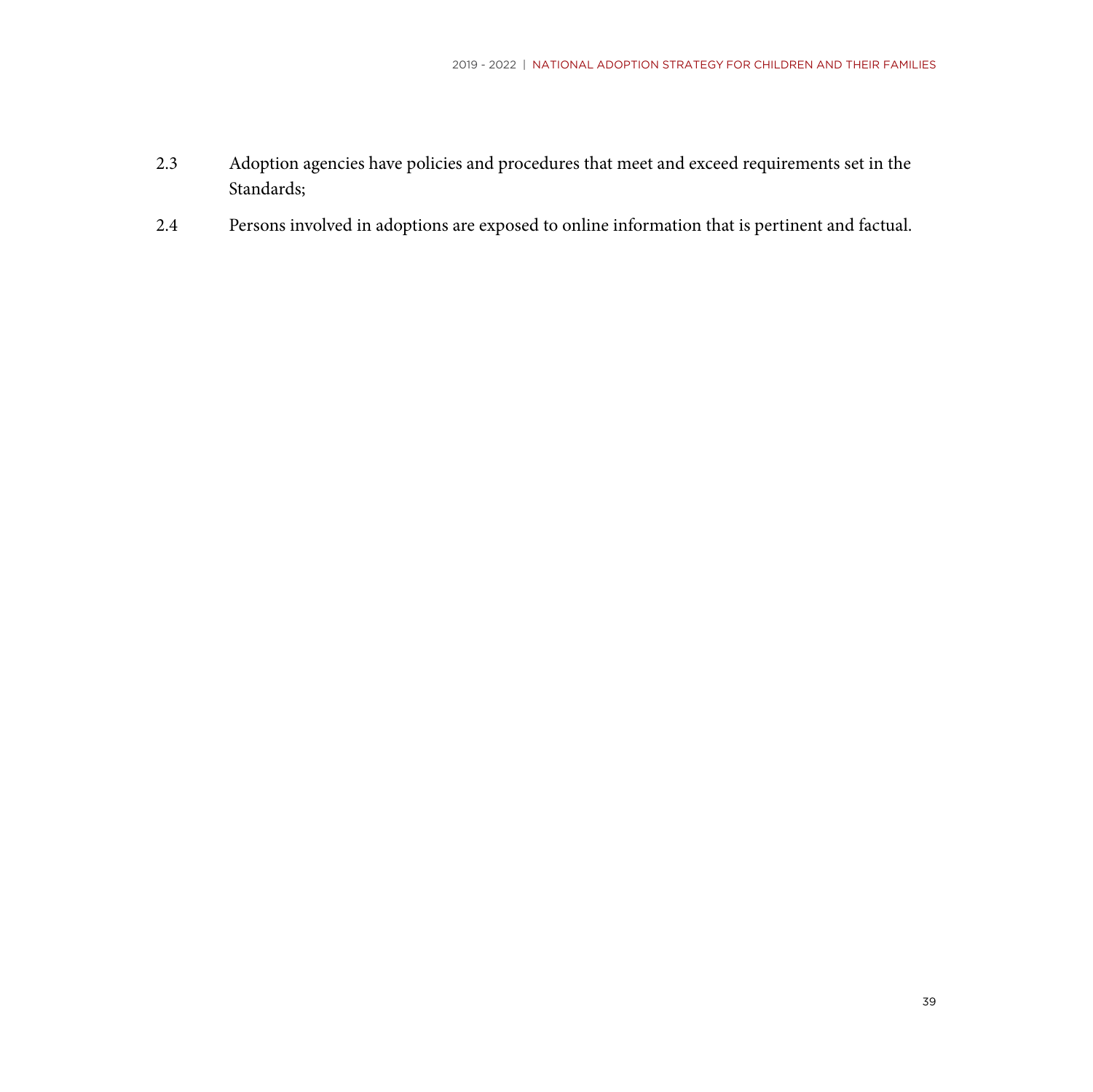## **Impact on Priority Area 3: An Established Integrated Approach**

#### **Outputs:**

- 3.1 The Research Advisory Group undertakes a study of the time span of each stage of local adoption proceedings and recommends efficient and effective timeframes;
- 3.2 The Research Advisory Group studies previously under-researched aspects of policy and practice in adoption proceedings as well as training for prospective adoptive parents, search of origin services and adoptive parenting skills;
- 3.3 The Authority, through the Quality Assurance Office, identifies appropriate channels for the dissemination of research and recommendations;
- 3.4 The Authority, through the Regulations and Standards Office and the C.A. Office, sets up an I.T. system that can be accessed by service users and service providers alike as well as other pertinent entities;
- 3.5 The C.A. Office engages with authorities of established countries to enhance adoption services;
- 3.6 An independent entity performs a due diligence exercise on countries that may potentially be open to accepting applications from Maltese prospective adoptive parents to adopt children;
- 3.7 The Authority sets up an Adoptions Co-ordination & Simplification Group to assess adoption processes to eliminate unnecessary delays;
- 3.8 The collaborative platform gives feedback to the Authority on agencies' implementation of Standards and recommendations.

### **Risks and Mitigation:**

- • The Central Authorities of other countries are crucial stakeholders, however they may not have the political will or resources to institute required changes in their respective country.
- The I.T. system is a major development for both the sector and the Authority. This system has to be purposely designed and executed within the timeframe and budget allocated.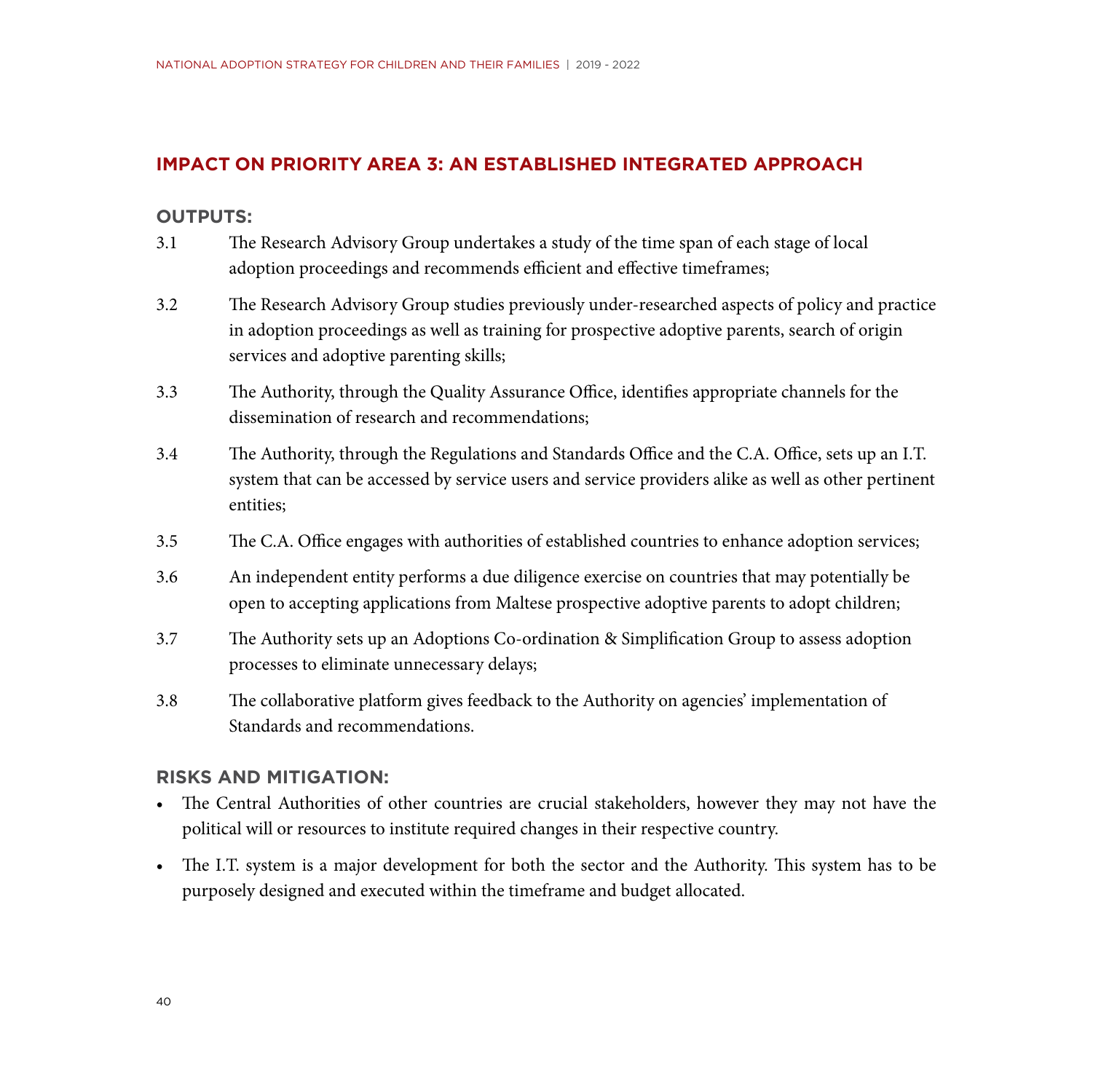- • Different entities are involved in some aspects of adoption proceedings although these proceedings are not part of the main functions of the entities. These entities may not be as committed to coordinating and simplifying the necessary procedures.
- • Funds need to be allocated to the Authority's budget for research.
- The C.A. Office will build networks and conduct meeting with its respective counterparts to consolidate and enhance the working relationships between the respective authorities.
- The Regulations and Standards Office and the C.A. Office will work closely with the identified I.T. provider to ensure that the system is developed within budget and timeframes allocated.
- The Authority will seek the assistance of the Office of the Commissioner for Simplification within the Office of the Prime Minister to ensure that identified measures to reduce bureaucracy and simplify procedures are carried out by the respective entities.
- Financial projections and monitoring of costs will underpin the early request by the Authority through the Ministry for Family, Children's Rights and Social Solidarity for the additional funds required to implement this National Strategy.

### **Outcomes:**

- 3.1 The performance of different entities in working to established time frames is objectively assessed;
- 3.2 Changes to policies and practices, training of prospective adoptive parents, search of origin services and adoptive parenting skills are based on research and evidence;
- 3.3 Research findings are disseminated through various appropriate channels;
- 3.4 Information about adoptions is available in real time and monitoring of adoption agency services and prospective adoptive parents and adoptees progress is I.T. based;
- 3.5 Better overseas services for adoption of children is possible through the co-operation of authorities;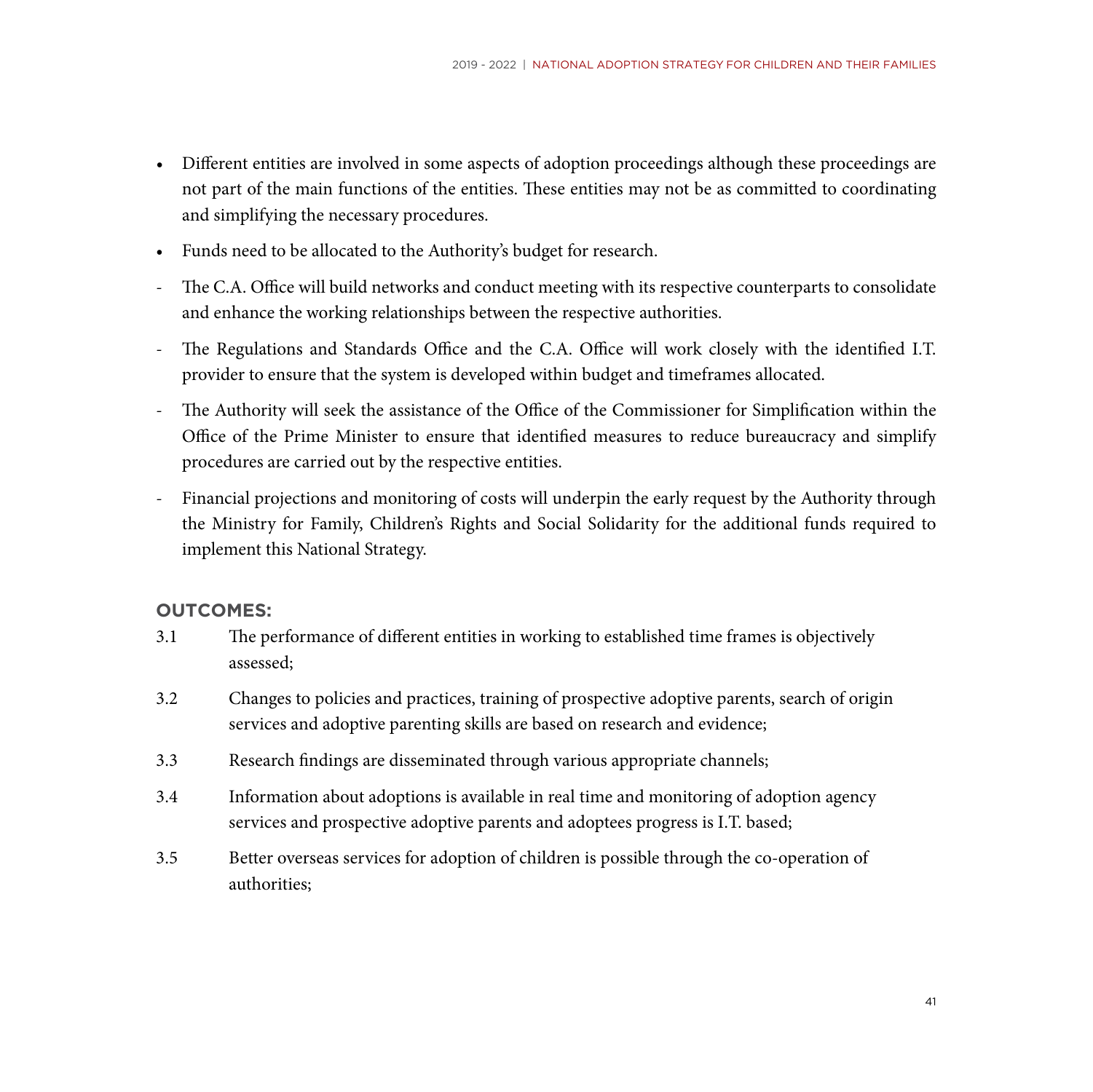- 3.6 Bi-lateral agreements are underpinned by a due diligence report that ascertains that countries involved have the necessary structures to safeguard the best interest of the child;
- 3.7 Recommendations by the Adoptions Co-ordination & Simplification Group bring about changes that reduce bureaucracy;
- 3.8 Standards, guidelines, policies and recommendations are adjusted based on information gathered on the adoption agencies' performance in delivering adoption services.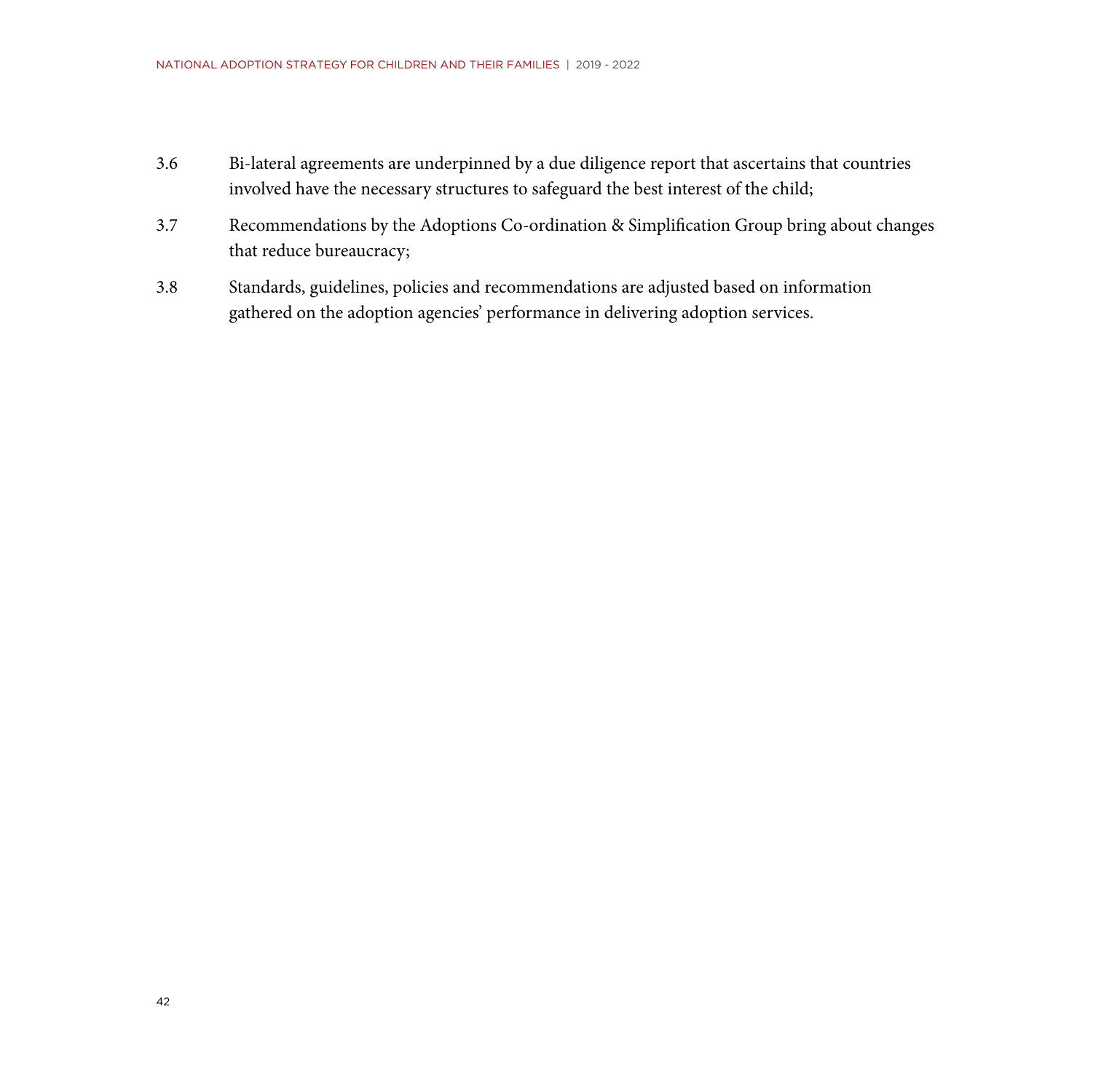## **Time line of action plan: year 1**

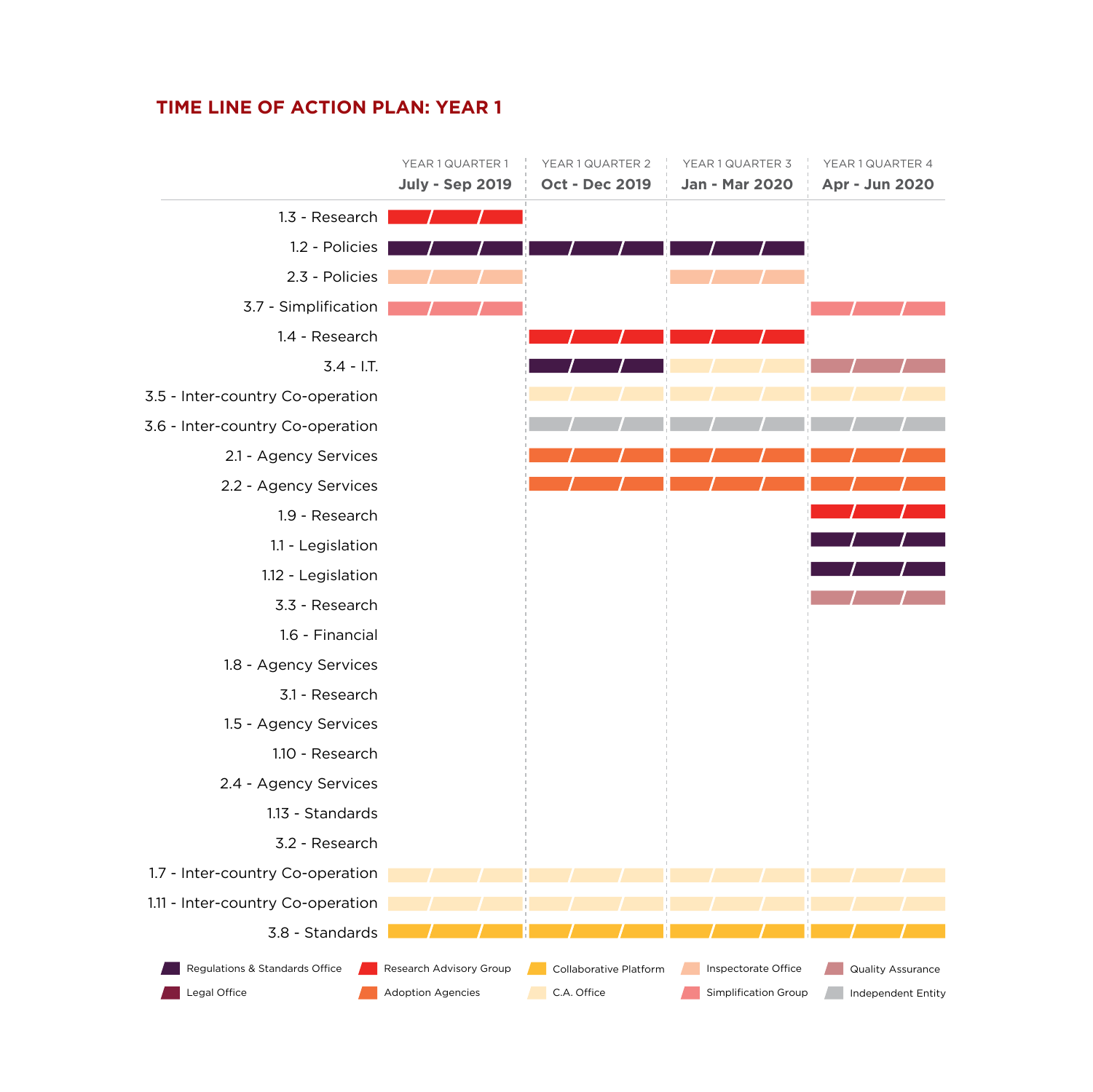## **Time line of action plan: year 2**

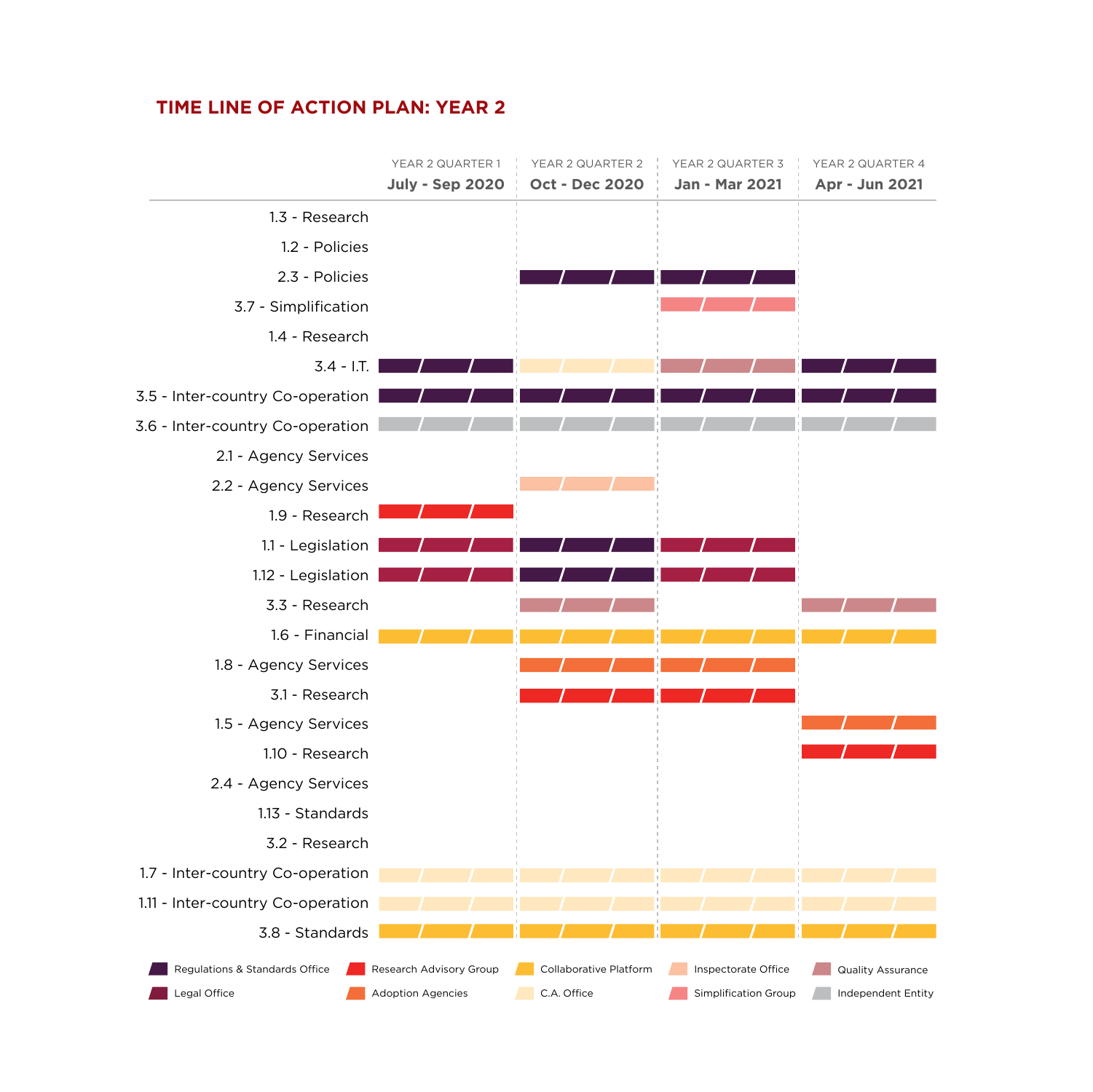## **Time line of action plan: year 3**

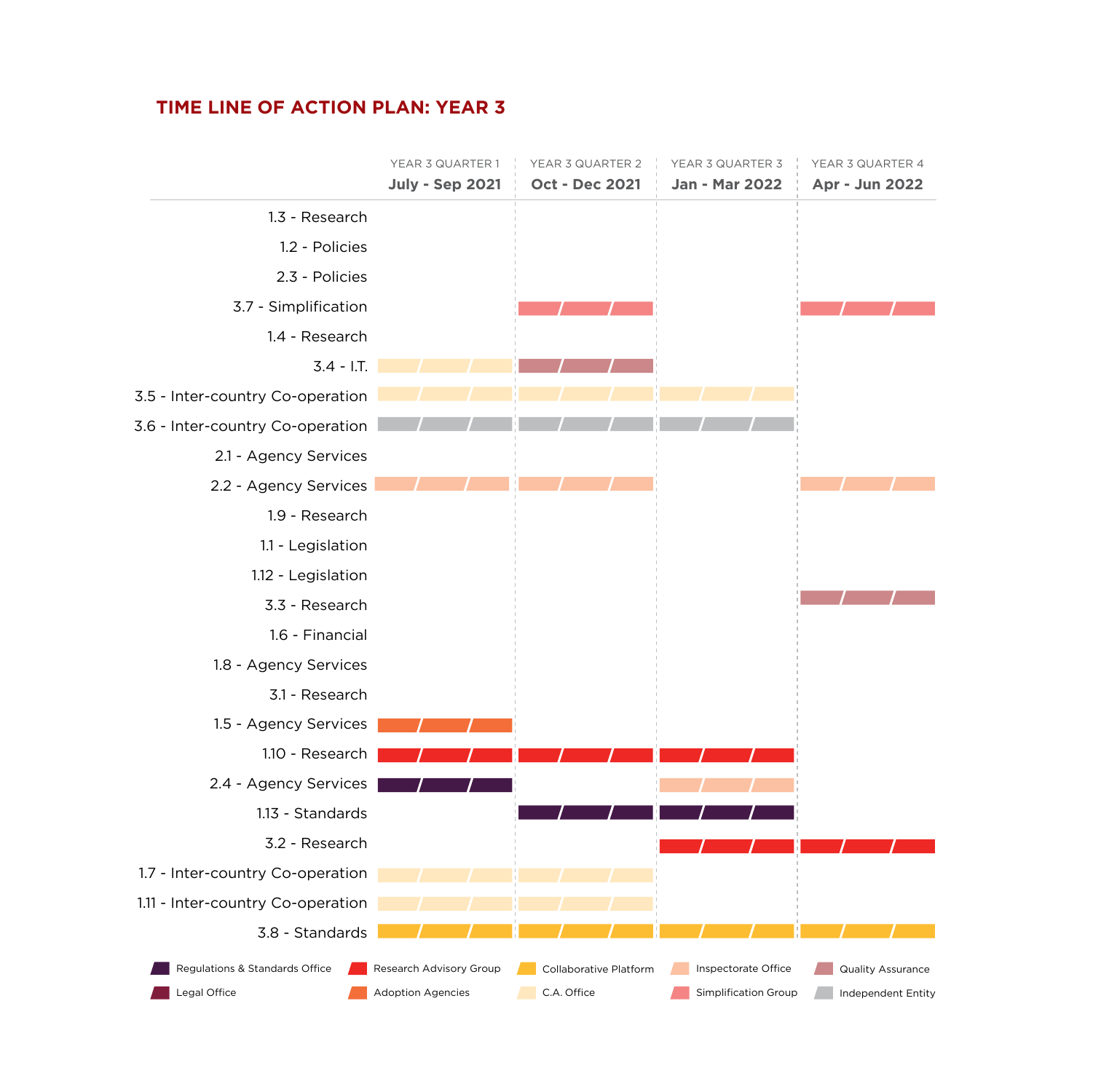## Monitoring & Evaluation OF STRATEGY

This National Strategy will be measured annually and analysed according to the identified thematic areas and outputs by a Monitoring and Evaluation Committee. This Committee will be established within the Authority, chaired by the Chief Executive Officer and supported by the Quality Assurance Office and the Inspectorate Office. The other members of the Committee will be the Chairperson of the Collaborative Platform, the Chairperson of the Research Advisory Group and the Chairperson of the Adoptions Coordination and Simplification Group. The performance analysis will be using several data collection tools to assess whether the outcomes indicated for each priority area have been achieved within the timeframe indicated.

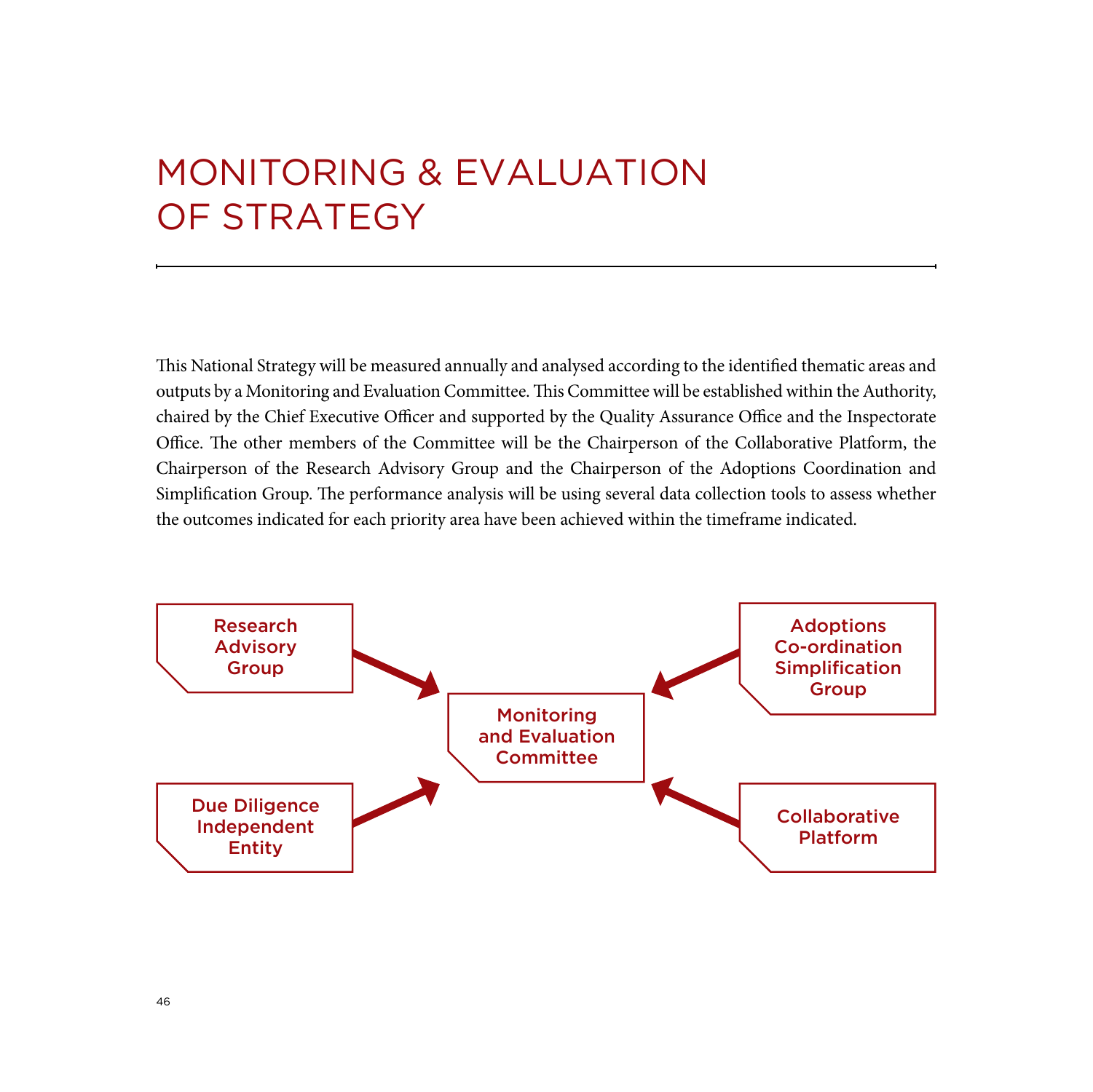## **CONCLUSION**

In real terms, this National Strategy creates a pathway that will lead to reduced waiting times by prospective adoptive parents and children during adoption proceedings. It will also empower social workers in the field of adoptions to better prepare prospective adoptive parents in their journey towards adopting children. Ultimately, adopted children will be assured the availability of specialised support services as and when they require them, even in their adulthood.

This National Strategy sets in motion an important and critical long term initiative that, along with other policies, legislation and standards, continues to make sure that children who go through adoption proceedings are truly safeguarded. Their opinion is sought in an age appropriate manner. Of equal importance, children and their families are able to gain access to quality services that support them throughout their lives.